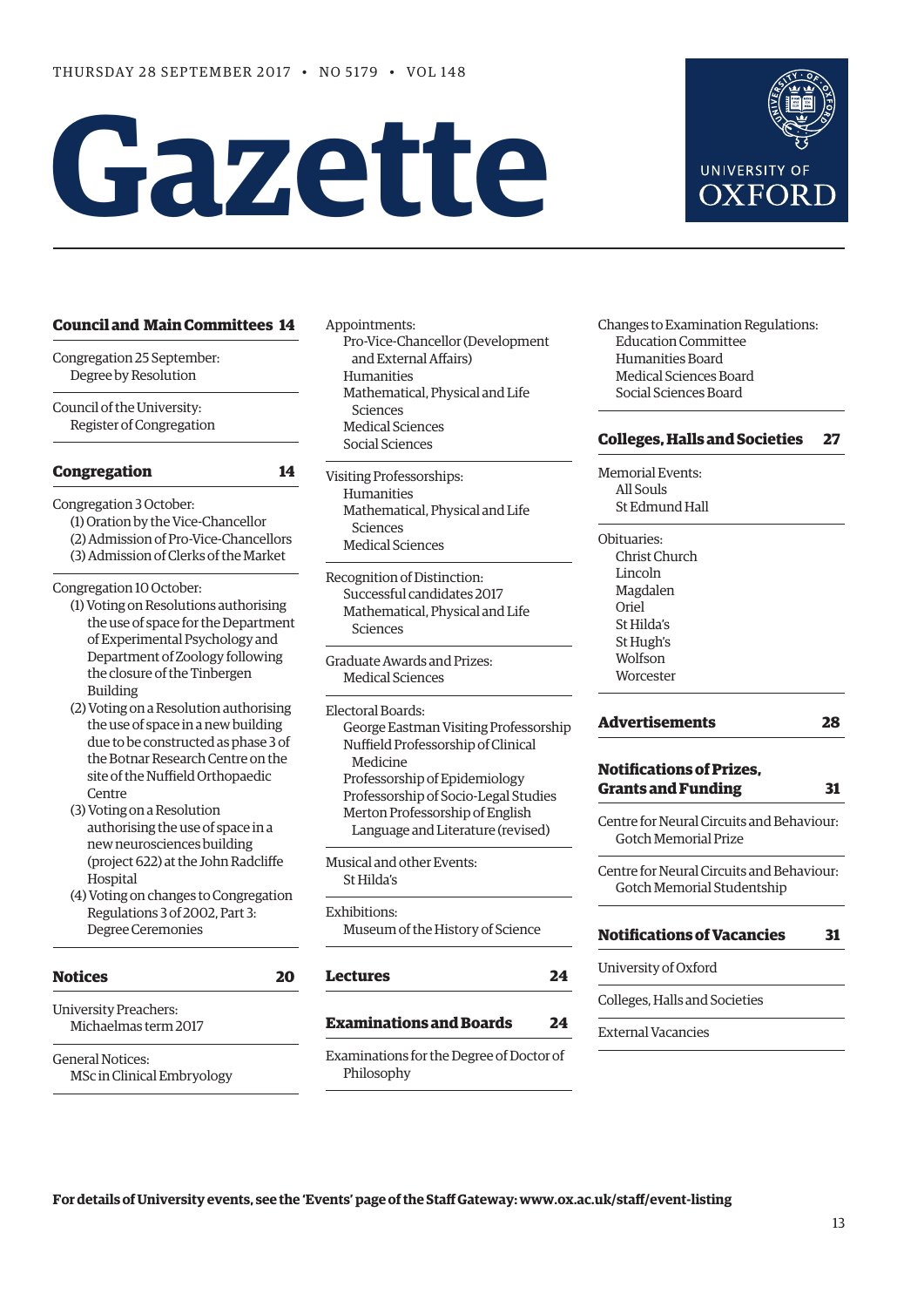# <span id="page-1-0"></span>Council and Main Committees

# Congregation

| Congregation |
|--------------|
|--------------|

**Congregation** 25 September

**Degree by Resolution**

*This content has been removed as it contains personal information protected under the Data Protection Act.*

#### **Council of the University**

#### **Register of Congregation**

The Vice-Chancellor reports that the following names have been added to the Register of Congregation:

Astbury, N M, Jesus Coutinho, K S M, Equality and Diversity Unit Hart, T G, Somerville Langthrope, M, IT Services McLaughlin, E M L, Wadham O'Keeffe, KO, Balliol Quinn, N N, Lady Margaret Hall Sailem, H, Faculty of Engineering Science Watson, C E, Christ Church

#### **Divisional and Faculty Boards**

For changes in regulations for examinations see '[Examinations and Boards'](#page-13-0) below.

| Congregation | noon, 3 October |
|--------------|-----------------|
|              |                 |

#### **(1) Oration by the Vice-Chancellor**

The Vice-Chancellor will address the House.

¶ The Oration will be given in Convocation House.

# **(2) Admission of Pro-Vice-Chancellors**

The following persons will be nominated by the Vice-Chancellor to be her deputies for the year 2017–18 and will be admitted to office:

Professor A Buchan, BM BCh DSc Oxf, MA Camb, Fellow of Corpus Christi

Dr R Easton, BSc Imp, DPhil Oxf

Dr D Prout, BA Oxf, PhD Lond

Dr R M Surender, BA Essex, MSc DPhil Oxf, Fellow of Green Templeton

Professor A E Trefethen, BSc Cov, PhD Cran, Fellow of St Cross

Professor I A Walmsley, BSc Lond, PhD Rochester, Fellow of St Hugh's

Professor S Whatmore, BA MPhil PhD Lond, MA Oxf, DSc Brist, Fellow of Keble

Professor R W Ainsworth, MA DPhil Oxf, Master of St Catherine's

Professor Sir Drummond Bone, MA DUniv Glas, Master of Balliol

Professor P A Madden, MA Oxf, DPhil Sus, Provost of Queen's

Sir Richard Trainor, BA Brown, MA DPhil Oxf, MA Princeton, Rector of Exeter

The Revd R Waller, BD PhD Lond, MTh Nott, MA Oxf, Principal of Harris Manchester

#### **(3) Admission of Clerks of the Market**

Mr J Hackney, BCL MA Oxf, Emeritus Fellow of St Edmund Hall and Wadham, nominated by the Chancellor, and The Revd Dr C P Thompson, MA DPhil Oxf, Fellow of St Catherine's, nominated by the Vice-Chancellor, will be admitted to office as Clerks of the Market for the year 2017–18.

#### **Congregation** 10 October

¶ Members of Congregation are reminded that any two members may, not later than **noon on 2 October**, give notice in writing to the Registrar that they wish to oppose or amend any of the resolutions at (1), (2), or (3) or the changes to Congregation Regulations at (4) below (see the note on the conduct of business in Congregation below). If no such notice has been given, and unless Council has declared otherwise or the meeting has been adjourned, the resolutions shall be declared carried, and the meeting may be cancelled.

# **(1) Voting on Resolutions authorising the use of space for the Department of Experimental Psychology and Department of Zoology following the closure of the Tinbergen Building**

Following the unexpected closure of the Tinbergen Building on 13 February 2017, over 790 staf, doctoral students and associated facilities (including laboratory facilities, testing space, meeting and teaching space, and support space) for the Department of Experimental Psychology and the Department of Zoology required relocation, as well as laboratory teaching facilities occupied by the Department of Biochemistry. Estates Services has worked with the departments to identify space across the University and externally to provide medium-term solutions for the departments until the future of the Tinbergen Building is realised, which could be up to five years.

# DEPARTMENT OF EXPERIMENTAL **PSYCHOLOGY**

#### *(a) New Radclife House*

#### *Explanatory Note*

New Radclife House is located on the Radclife Observatory Quarter (ROQ) and comprises three floors. The ground floor is occupied by the Jericho Health Centre. The first and second floors have been identified for occupation by the Department of Experimental Psychology as decant space for the medium term, which will be adjacent to the proposed Modular Research Building on the ROQ site.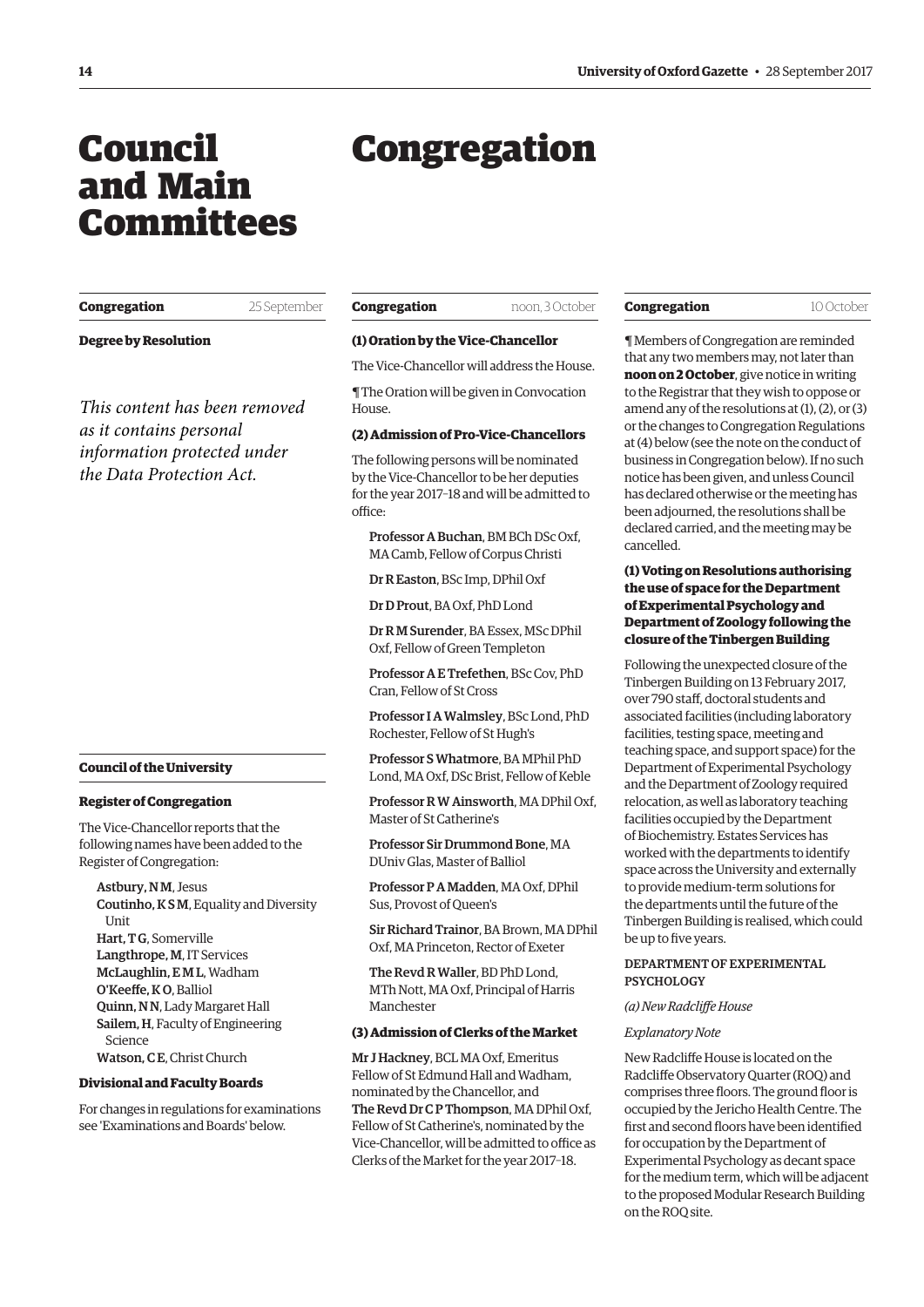The first floor of New Radcliffe House had historically been occupied by Oxford University Press, and was handed back to Estates Services on 8 June 2017. The Department of Experimental Psychology occupied this space on 26 June 2017. The second floor of New Radcliffe House is currently occupied by the Department of Zoology; on completion of the Zoology Modular Research Building, expected to be by the end of March 2018, this floor will be released to Experimental Psychology. These spaces will provide a total of approximately  $2,146$  sqm net usable area (NUA) of office and meeting space for the Department of Experimental Psychology.

#### *Text of Resolutions*

**1** That approximately 1,095 sqm NUA on the second floor of New Radcliffe House (building number 553) be allocated to the Department of Experimental Psychology from the end of March 2018 for a period of fve years or until a permanent or alternative solution is found if that is sooner.

**2** That approximately 1,051 sqm NUA on the frst foor of New Radclife House (building number 553) be allocated to the Department of Experimental Psychology from 26 June 2017 for a period of five years or until a permanent or alternative solution is found if that is sooner.

# *(b) Experimental Psycholog Modular Research Building, ROQ*

#### *Explanatory Note*

It is proposed that the Department of Experimental Psychology's modular building is located on Plot K on the Radclife Observatory Quarter (ROQ). The location of the modular build is considered to be the most suitable location for the department, taking into consideration the proximity of the teaching provision at Worcester College and the adjacency of New Radclife House. It will provide approximately 1,900 sqm NUA of office, meeting and testing space. The majority of the department's testing space will be located on the ground floor in sub-sections for the relevant research groups, with there being a Cognitive Neuropsychology Centre, Developmental Science Centre and Cognitive Neuroscience Centre. The first floor will predominantly accommodate a mix of PI offices, shared workspaces and two open-plan testing rooms. It is anticipated that the modular building will be complete by the end of January 2018.

# *Text of Resolution*

That approximately 1,900 sqm NUA in the proposed Experimental Psychology Modular Research Building on the ROQ site (building number 616) be allocated to the Department of Experimental Psychology from completion of the building, expected to be by the end of January 2018, for a period of fve years or until a permanent or alternative solution has been found if that is sooner.

# DEPARTMENT OF ZOOLOGY

 $(a)$  Zoology Modular Research Building, *University Sports Field* 

#### *Explanatory Note*

It is proposed that the Department of Zoology's modular building is located on the University Sports Field. This would be adjacent to the modular teaching building for the BA in Biological Sciences, a shared undergraduate degree between the Departments of Zoology, Plant Sciences, and Biochemistry. The proposed modular building will provide approximately 2,200 sqm NUA of office, meeting and Cat 2-ready laboratory space. The ground foor will comprise laboratories and associated support space, meeting and seminar space, and PI offices. The first floor is dedicated to both open-plan and PI office space.

#### *Text of Resolution*

That approximately 2,200 sqm NUA in the proposed Zoology Modular Research Building, on University Sport's field site, (building number 615) be allocated to the Department of Zoology from completion of the building, expected to be by the end of March 2018, for a period of fve years or until a permanent or alternative solution has been found if that is sooner.

# *(b) Modular Teaching Building, University Sports Field*

#### *Explanatory Note*

It is proposed that the laboratory teaching for the Biochemistry and Biological Sciences undergraduate course will be accommodated in a modular building on the University Sports Field, alongside the Department of Zoology's research modular building. This will provide approximately 1,376 sqm NUA across two large identically sized teaching laboratories. Due to departmental teaching preferences one will accommodate 112 people and the other 124 people. The building provides shared prep facilities including a glass store, autoclave and technicians' office space. In addition, the building will provide breakout space and toilet facilities for students. It is recommended that the space is divided equally in its allocation

between the Departments of Zoology and Biochemistry, in line with the occupation of laboratory teaching provided in the Tinbergen Building. It is expected that this will be handed to the University by 25 October 2017; ft-out and set-up of this space will then need to be undertaken. It is recommended that half of the building be allocated to the Department of Zoology and the remainder to the Department of Biochemistry, for a period of fve years, or until a permanent or alternative solution has been found.

# *Text of Resolutions*

**1** That approximately 688 sqm NUA (half of the building) in the proposed modular teaching laboratories on the University Sports Field site (building number 614) be allocated to the Department of Zoology from completion of the building, expected to be by the end of October 2017, for a period of five years or until a permanent or alternative solution has been found if that is sooner.

**2** That approximately 688 sqm NUA (half of the building) in the proposed Modular Teaching Building on the University Sports Field site, (building number 614) be allocated to the Department of Biochemistry from completion of the building, expected to be by the end of October 2017, for a period of fve years or until a permanent or alternative solution has been found if that is sooner.

# **(2) Voting on a Resolution authorising the use of space in a new building due to be constructed as phase 3 of the Botnar Research Centre on the site of the Nuffield Orthopaedic Centre**

#### *Explanatory Note*

The Nuffield Department of Orthopaedics, Rheumatology and Musculoskeletal Sciences (NDORMS) runs the Botnar Research Centre, a two-storey building located at the rear of the Nuffield Orthopaedic Centre (NOC) in Headington. The Botnar Research Centre was built in two main phases in 2002 and 2013 by an orthopaedics fundraising charity, Nuffield Orthopaedics Limited (NOL), for occupation by the University's Institute of Musculoskeletal Sciences.

The Botnar Research Centre is home to around 300 staff and postgraduate students, funded by grants of over £50 million and supported by the NIHR, the MRC, the Wellcome Trust, Arthritis Research UK, Cancer Research UK and the European Commission. Due to its success, additional office and laboratory space is needed as current staff are working in areas originally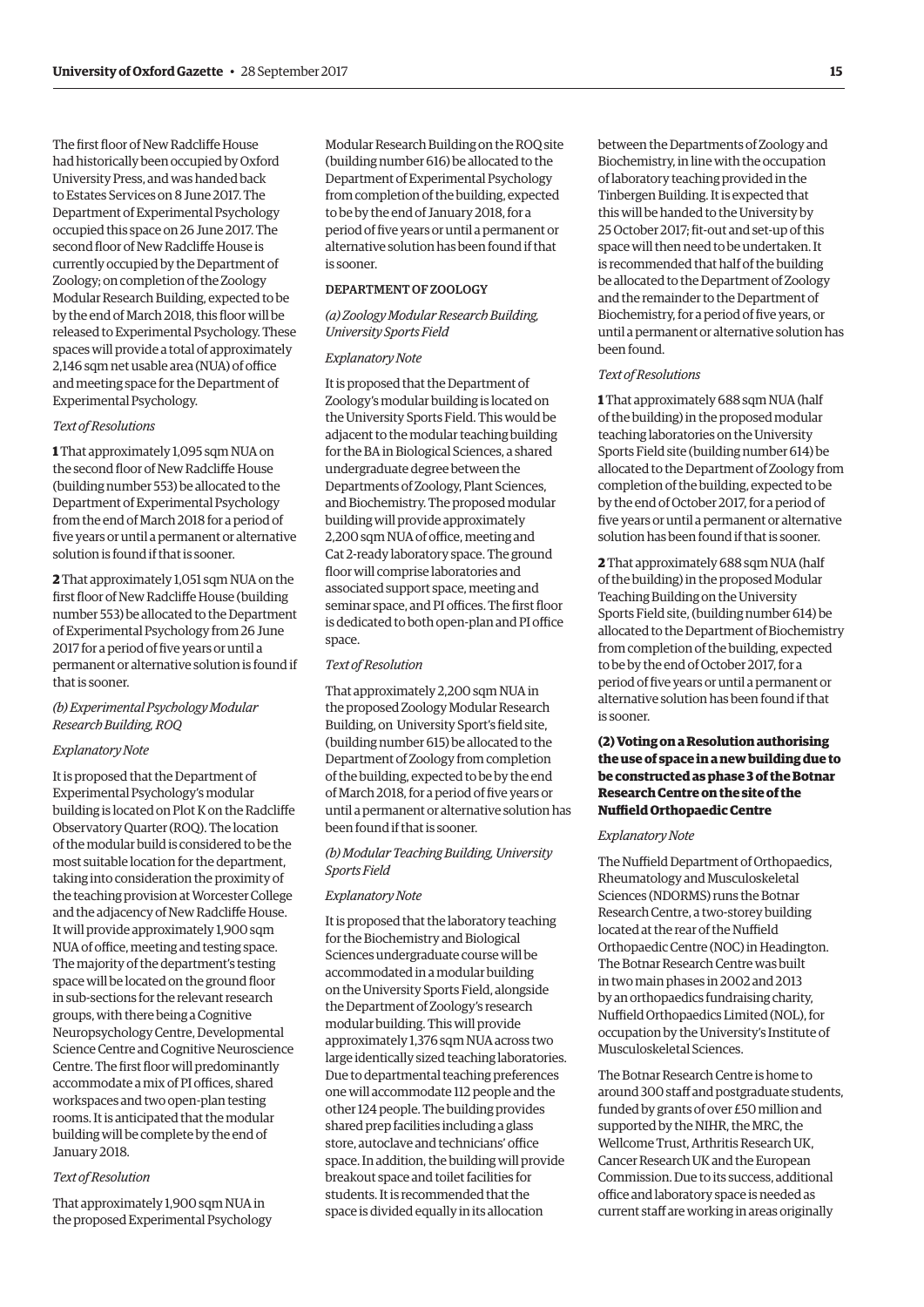allocated for meeting rooms and social areas. Workstation desks have also been added to existing open-plan office areas to accommodate an additional 105 staff over and above the 200 originally planned.

In view of the rapid growth of the centre, and following further fundraising, NOL now proposes to build a third phase for the institute which will house a new centre for biomaterials research for regenerative medicine. The new building will accommodate up to 120 staf, around 67 of whom will move from the existing Botnar buildings, freeing up space in the existing Botnar Centre designed for use as meeting rooms and social areas.

Although built in diferent phases, the existing buildings are immediately adjacent to each other and physically interlinked to comprise one efective entity. The new building, which will comprise around 575 sqm NUA of office space on the ground foor and around 560 sqm NUA of laboratories (including a new clean room) on the frst foor, will be sited on the opposite side of the access road to the existing buildings, but linked to them by a glazed bridge link spanning the road at frst-foor level. The freehold of the entire NOC site is owned by Oxford University Hospitals NHS Foundation Trust ("the Trust"). NOL is the head leaseholder of the existing Botnar Research Centre buildings. NOL has granted occupational leases of the Botnar buildings to the University, on terms which mirror the terms of NOL's own head-leases. The leases are interlinked in terms of alienation and break options, so that no lease can be terminated in isolation from the others – ie the University must occupy all or none of the buildings.

NOL will construct the new Phase 3 building and take a further head-lease from the Trust on terms which will broadly mirror those of the existing Botnar leases. On completion of the new building, NOL will grant the University an under-lease, mirroring the relevant terms of NOL's own head-lease.

# *Text of Resolution*

That approximately 1,135 sqm NUA in a new building due to be constructed as phase 3 of the Botnar Research Centre on the site of the Nuffield Orthopaedic Centre be allocated to the Nuffield Department of Orthopaedics, Rheumatology and Musculoskeletal Sciences, with effect from the date on which the under-lease commences until 9 February 2062.

# **(3) Voting on a Resolution authorising the use of space in a new neurosciences building (project 622) at the John Radclife Hospital**

#### *Explanatory Note*

The Nuffield Department of Clinical Neurosciences (NDCN) is largely based at the John Radclife Hospital (JRH), which is owned by the Oxford University Hospitals NHS Foundation Trust ("the Trust"). Much of this space is in embedded accommodation within the West Wing of the hospital, as well as pockets elsewhere throughout the main hospital. NDCN also occupies a standalone building at the JRH which houses the Centre for Functional MRI of the Brain (FMRIB), recently renamed as the Wellcome Centre for Integrative Neuroimaging (WCIN) following awards from the Wellcome Trust for that purpose.

NDCN is a highly translational department that spans anaesthetics, neurology and ophthalmology, alongside world-leading neuroimaging that supports a lot of Oxford's broader imaging eforts. The department has grown by close to 50% in the six years since it was formed but without any additional research space being available to it. Its space needs have become critical and its inability to expand has now started to impact on the retention of the best research staff. The acquisition of more space at the JRH is central to every aspect of NDCN's academic vision and the department's ability to maintain its excellent performance through the recruitment and retention of the best researchers.

The department includes the Stroke Prevention Research Unit, one of the most productive cerebrovascular research groups in the world. However, the unit's growth has been constrained in recent years by lack of facilities. As a result, NDCN has secured funding from both the Wolfson Foundation and the Wellcome Trust for the creation of a new Centre for the Prevention of Stroke and Dementia (CPSD). Having considered various alternative options, it is proposed to construct a new building on the site of the JRH to house the new centre. The new building (currently known as project 622) will also provide additional space for researchers from the WCIN, which will ease cramped working conditions in the existing WCIN building and allow for space to be made available in the existing facility for the creation of a ground floor reception area as well as improving patient consultation spaces.

The new building is to be located towards the rear of the JRH site, outside the inner hospital ring road and opposite car park 1, where the existing WCIN building is situated. It is proposed that the new building is built over three foors to provide 817 sqm NUA for the CPSD over all three levels, with a further 403 sqm NUA for the WCIN over the two upper floors. The two centres will each be largely self-contained within the building, although they will share some core facilities. The majority of the space in the new building will provide desk space, shared offices, meeting rooms and training rooms. The ground floor, where research participants will be seen in the CPSD, will include a clinical research facility with a small amount of laboratories, as well as storage and consultation rooms.

In total the building has been designed for a maximum capacity of 180 staf, comprising 117 in the CPSD and 63 in the WCIN. Of these, it is estimated that approximately 110 will come immediately from within existing space on the JRH: around 45 staff from the existing WCIN building, with a further 65 CPSD staff coming from levels 05 and 06 in the West Wing, releasing space back to NDCN for other research groups.

The 622 site is currently used by the Trust for staff parking and contractors' site cabins. The construction of the new building will be undertaken by the University under a lease to be granted to the University by the Trust, together with a Licence for Works. The project includes the reprovision of 16 car-parking spaces on the 622 site, to be handed back to the Trust and retained within their ownership. The project also provides for works to improve accessibility to the new building from car park 1 and the main hospital. Overall, the project results in a loss of 30 Trust car-parking spaces, which the Trust will address as part of their review of travel and transport at the JRH site.

#### *Text of Resolution*

That approximately 1,220 sqm NUA in a new building due to be constructed on the site of the John Radclife Hospital be allocated to the Nuffield Department of Clinical Neurosciences, with efect from the date on which the lease commences for a period of 60 years.

# **(4) Voting on changes to Congregation Regulations 3 of 2002, Part 3: Degree Ceremonies**

#### *Explanatory Note*

The following changes are made to regulations concerning the conduct of Degree Ceremonies, following consideration by the Vice-Chancellor's and Proctors' Degree Ceremonies Advisory Group (membership of which includes college representatives):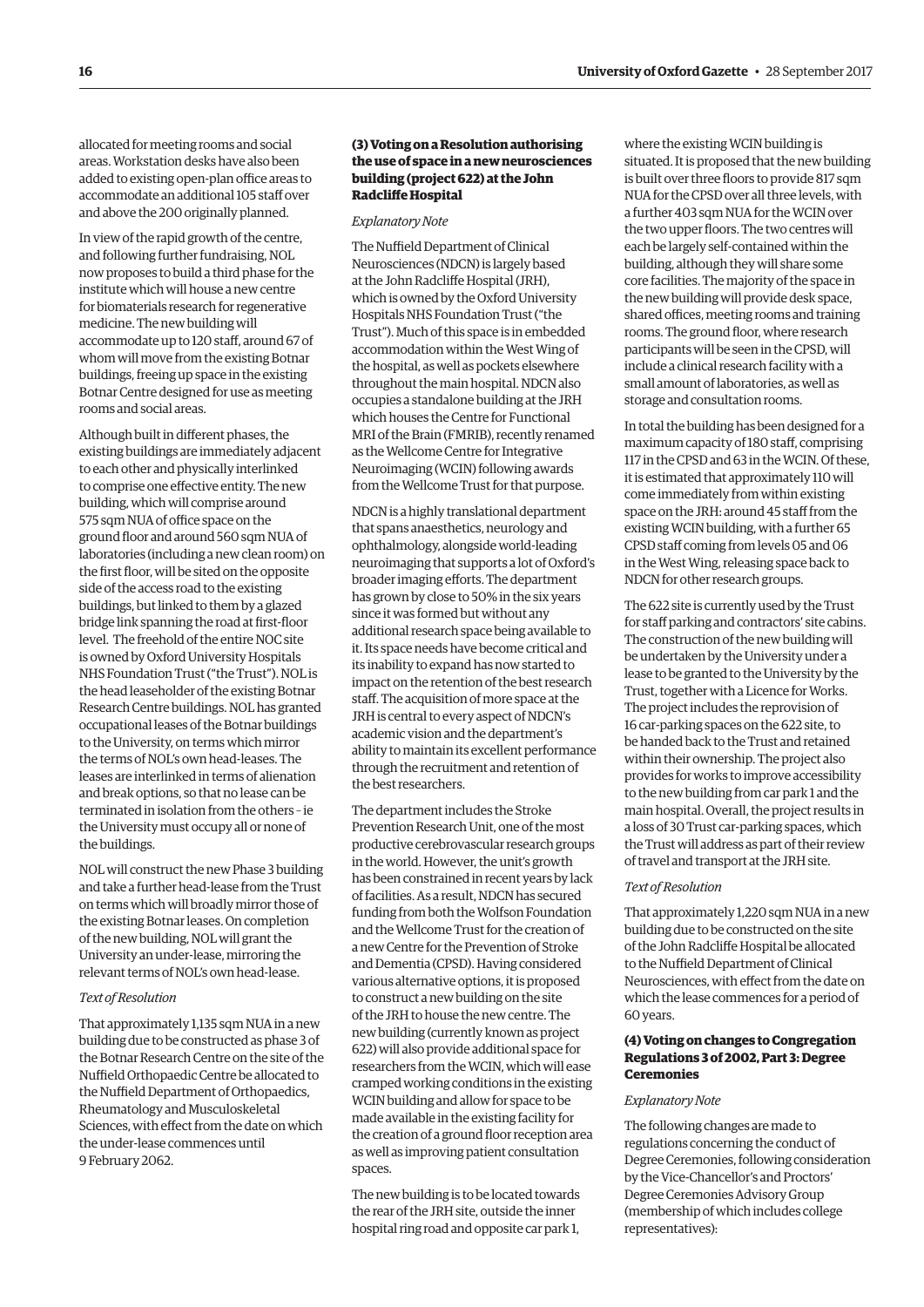# *Major changes*

a. An extension of the time limit, past which graduands withdrawing from a ceremony are required to receive their degree *in absentia*, from 15 days to 60 days. A limit of 30 days has been in operation since 2013, but, in error, the regulations were not updated at that time. The increase in time limit from 30 days to 60 days is intended to enable the Degree Conferrals Office and colleges to fill more effectively spaces created by withdrawals (between 30 and 60 days) with graduands on the waiting list. Any graduand withdrawing from a ceremony after the 60-day cut-of will be required to receive their degree *in absentia*  unless they can demonstrate exceptional circumstances.

b. An insertion to record the form of declaration to note that the posthumous granting of a certifcate recognising the academic achievement of a student who has died after the successful completion of their studies (to accommodate changes approved by Council in Michaelmas term 2016).

c. A change in the presentation of undergraduate masters' awards, enabling colleges to present their own students (as for BA students).

#### *Minor changes*

a. Deletion of section 3.3 relating to degrees conferred in or before June 2013 as it is no longer applicable.

b. Deletion of sub-clauses in 3.3, moving some content elsewhere in regulations and some to the University website.

c. Amendment to section 3.8 (new 3.9), which currently requires colleges to provide a certifcate for each student, to state that colleges provide a list of students, to refect current practice.

d. Addition in section 3.20 to clarify academic dress to be worn by graduands as prescribed in the University Student Handbook.

#### *Text of Regulations*

**1** In Part 3 of Congregation Regulations 3 of 2002, concerning degree ceremonies, amend regulations 3.1–3.22 as follows (new text underlined, deleted text struck through):

# '**Part 3: Degree Ceremonies**

#### **Degree days**

3.1. In Hilary Term each year the Vice-Chancellor shall determine, and the Registrar shall forthwith publish in the *University Gazette*, the dates of the

degree ceremonies to be held in the next academic year but one, except that the Vice-Chancellor may, in the exercise of his or her powers under regulation 1.2 of the Regulations for the Conduct of Business in Congregation, subsequently determine that one or more additional degree ceremonies shall be held in the year concerned. The Degree Conferrals Office shall agree with each college, society, Permanent Private Hall, or other designated institution the dates at which their candidates will be presented. In the event that agreement cannot be reached, the Vice-Chancellor shall make the final adjudication.

3.2. Degrees conferred at any meeting of Congregation summoned by the Vice-Chancellor between the end of Trinity Term and the beginning of Michaelmas Term shall be reckoned for all purposes as if conferred on the last day of the preceding Trinity Term.

# **Entry of names**

#### *For degrees conferred in or before June 2013*

3.3. The names of candidates for degrees shall be entered at the University Offices, not later than noon of the fifteenth day before the degree day, by some person deputed by the college, society, hall, or other designated institution to which they belong; and entry shall be subject to the following conditions:

(1) the Vice-Chancellor shall have power for some reasonable cause to dispense from the provisions of these regulations;

(2) once a candidate's name has been entered, if he or she is eligible to be admitted to the degree(s) concerned he or she may not withdraw from the ceremony and shall be so admitted to the degree(s) concerned whether in person or in absence;

(3) candidates who being qualifed at the time have nevertheless failed to have their names so entered on the fifteenth day before the degree day shall be at liberty to have them entered in the prescribed manner not later than 5 p.m. on the day preceding the degree day on payment of a late fee, as determined from time to time by the Planning and Resource Allocation Committee and set out in Appendix 1 of the Examination Regulations, in addition to any degree fee;

(4) candidates who have become qualifed for their degree by passing an examination on any of the fifteen days preceding the degree day may have their names entered in the prescribed manner not later than 5 p.m. on the day preceding the degree day, but such candidates shall not pay any additional late fee;

(5) a candidate shall be admitted in person to not more than one degree at each ceremony (normally the superior of the degrees for which he or she has been given leave to supplicate) but may be admitted in absence at the same ceremony to any other degree(s) for which he or she has been given leave to supplicate.

#### *For degrees conferred after June 2013*

3.3. The names of candidates for degrees will be confrmed by the Degree Conferrals Office through the degree ceremonies booking system no later than fifteen sixty days before the degree day, and shall be subject to the conditions as published from time to time on the webpage concerning the participation of candidates in degree ceremonies. The Vice-Chancellor shall have power for some reasonable cause to dispense from the provisions of this regulation. The following conditions:

(1) the Vice-Chancellor shall have power for some reasonable cause to dispense from the provisions of these regulations;

(2) if a candidate is eligible to be admitted to the degree(s) concerned, he or she may not withdraw from the ceremony during the ffteen day period before the degree day, and shall be admitted to the degree(s) concerned, either in person or in absence;

(3) a candidate shall be admitted in person to not more than one degree at each ceremony (normally the superior of the degrees for which he or she has been given leave to supplicate) but may be admitted in absence at the same ceremony to any other degree(s) for which he or she has been given leave to supplicate.

3.4. If a candidate who failed to attend a degree ceremony and consequently was admitted to a degree *in absentia*  wishes to graduate in person at a future ceremony, an application may be made to the Vice-Chancellor and Proctors (via the Degree Conferrals Office) for the award of the degree(s) to be set aside in certain exceptional circumstances. If approved, the candidate may then be admitted to the same degree(s) in accordance with regulation 3.3 (above). If a degree certifcate relating to the graduation *in absentia* has already been issued, it must be returned with the application.

3.5. A candidate shall be admitted in person to not more than one degree at each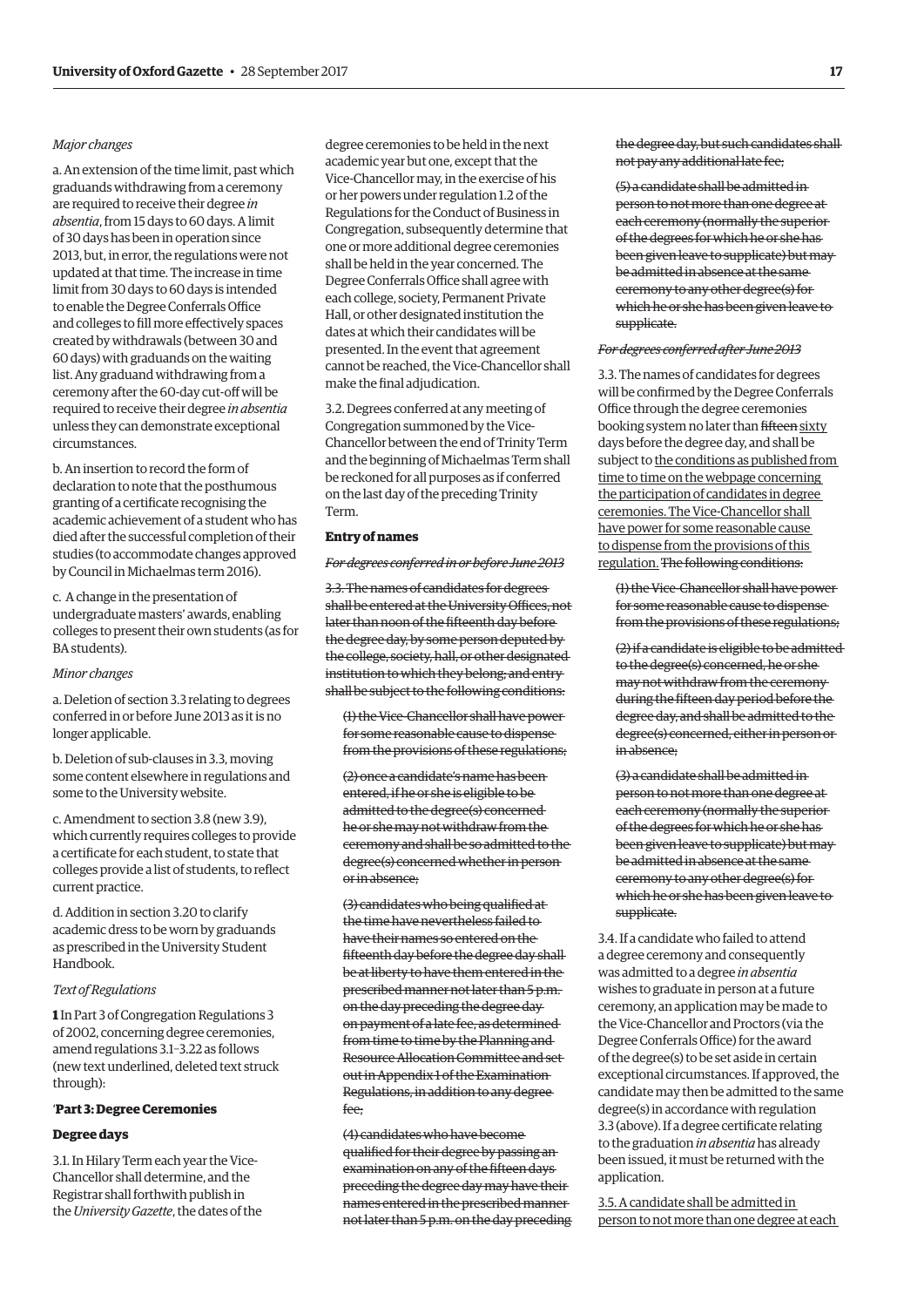ceremony (normally the superior of the degrees for which he or she has been given leave to supplicate) but may be admitted in absence at the same ceremony to any other degree(s) for which he or she has been given leave to supplicate.

3.56. Each candidate for a degree shall be presented by a Master of Arts of his or her own college, society, hall, or other designated institution (unless the Vice-Chancellor has given leave otherwise), except that:

(1) candidates for the Degrees of Bachelor of Divinity and Doctor of Divinity shall be presented by the Regius Professor of Divinity;

(2) candidates for the Degrees of Magister Juris, Bachelor of Civil Law, and Doctor of Civil Law shall be presented by the Regius Professor of Civil Law;

(3) candidates for the Degrees of Bachelor of Medicine, Master of Surgery, and Doctor of Medicine shall be presented by the Regius Professor of Medicine;

(4) candidates for the Degree of Doctor of Letters shall be presented by the Regius Professor of Greek;

(5) candidates for the Degree of Doctor of Science shall be presented by the Sedleian Professor of Natural Philosophy;

(6) candidates for the Degree of Doctor of Music shall be presented by the Heather Professor of Music;

(7) candidates for the Degrees of Master of Theology and Bachelor of Theology shall be presented by the head of their college, society, hall, or other designated institution or by his or her deputy;

(8) candidates for the Degree of Doctor of Clinical Psychology shall be presented by the Principal of Harris Manchester College or the Principal's deputy.

3.67. (1) Each of the professors specifed in regulation 3.56 (1)–(6) above may appoint a Master of Arts to deputise for him or her.

(2) If the Master of Arts or other person presenting a candidate on behalf of his or her college, society, hall, or other designated institution or as deputy to a professor is not a member of Congregation, that Master of Arts or other person shall be deemed to be such a member for the purposes, and only for the purposes, of the meeting of Congregation at which the candidate is presented by him or her.

3.78. The Vice-Chancellor and Proctors may direct that the name of any candidate be removed from the list of candidates, subject to the following conditions:

(1) the reason for the removal shall be stated in writing to the candidate and to his or her college, society, hall, or other designated institution;

(2) if the name is removed from a list on more than one occasion, the candidate's college, society, hall, or other designated institution may require that the name be put to Congregation at a subsequent ordinary meeting by a Proctor with the reasons which led the Vice-Chancellor and Proctors to remove it and that, after a representative of the college, society, hall, or other designated institution has had the opportunity to speak, the name shall be put to the vote;

(3) notice of the putting of a name to Congregation in this way shall be given by the Registrar in the *University Gazette*  not less than fourteen days before the meeting at which the name is to be put.

# **Order of ceremonies**

- 3.8.(1) Each college, society, hall, or other designated institution shall supply for each of its candidates a certificate, signedby the appropriate officer, testifying that the candidate has resided and studied within the University for the number of terms required by the relevant regulations and has satisfed all the other requirements laid down by statute or regulation for the degree concerned, and that the college, society, hall, or other designated institution has granted a grace to the candidate for the degree concerned.
- 3.9.(1) Each college, society, hall, or other designated institution shall confrm the list of candidates who have satisfed all requirements, and that the college, society, hall, or other designated institution has granted a grace to the candidate for the degree concerned.

(2) The form of the grace for each degree shall be prescribed by the Vice-Chancellor.

(3) At the beginning of the ceremony the Registrar shall testify that graces have been given for all candidates and that he or she is satisfed that they are qualifed for the degree for which they are supplicating.

3.10.(1) The Registrar shall also testify, if a college, society, hall, or other designated institution shall so request and shall provide a grace, that a deceased member of that college, society, hall, or other designated institution, whom he or she shall name, had fulflled all the requirements for admission to the degree concerned.

(2) Following the Registrar's testimony, one of the Proctors shall, in respect of any such member, declare, in the form specifed in regulation 4.1 in Part 4 of these regulations, that a certifcate shall accordingly be issued.

3.911. One or other of the Proctors shall read out (in the form specifed in regulation 4.12 (1) in Part 4 of these regulations) the names of those supplicating for the various degrees, except that the names of those supplicating for degrees in absence shall not be read out, and the supplications of those persons shall be presented to Congregation in the formula set out in regulation 4.12 (2) in Part 4 of these regulations.

3.1012. After the names have been read out, the Proctors shall seek the approval of Congregation, and if this is given shall announce the fact with the words: "*Hae gratiae concessae sunt, et sic pronuntiamus concessas*."

3.1113. The candidates shall be presented to the Vice-Chancellor with the appropriate formula as specifed in regulation 4.23 in Part 4 of these regulations.

3.1214. One of the Proctors shall say to those supplicating for the Degrees of Doctor of Divinity, Doctor of Civil Law, Doctor of Medicine, Master of Surgery, or Master of Arts:

"*Domini Doctores, Magistri (*or *Domini), vos dabitis fdem ad observandum statuta, privilegia, consuetudines, et libertates istius Universitatis.* 

"*Item quod quum admissi fueritis in domum Congregationis et in domum Convocationis, in iisdem bene et fdeliter, ad honorem et profectum Universitatis, vos geretis. Et specialiter quod in negotiis quae ad gratias et gradus spectant non impedietis dignos, nec indignos promovebitis.* 

"*Item quod in electionibus habendis unum tantum semel et non amplius in singulis scrutiniis scribetis et nominabitis; et quod neminem nominabitis nisi quem habilem et idoneum certo sciveritis vel frmiter credideritis*."

and the candidates shall reply: "*Do fdem.*"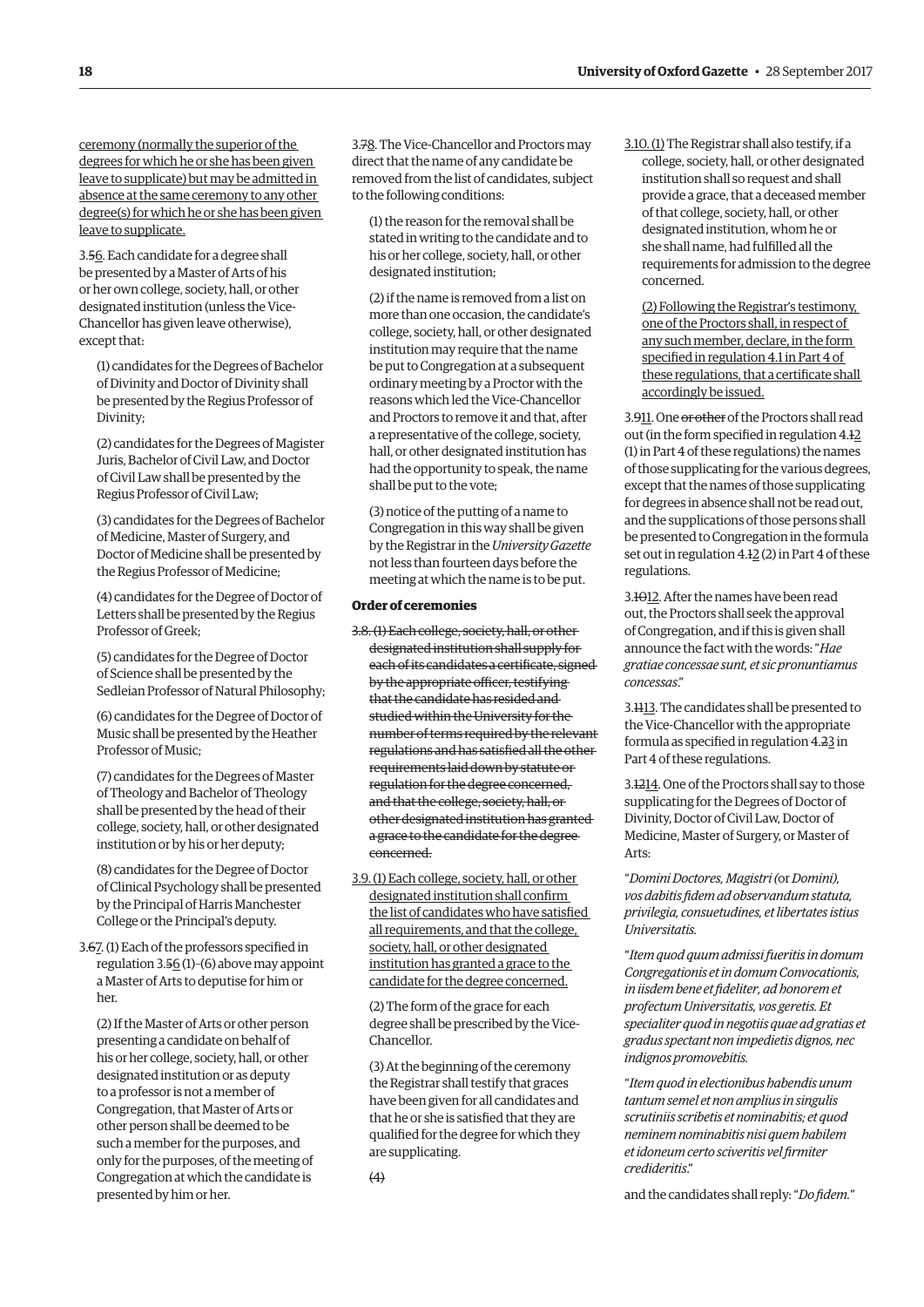3.1315. To those supplicating for any other degree, one of the Proctors shall say:

"*Vos dabitis fdem ad observandum omnia statuta, privilegia, consuetudines, et libertates istius Universitatis, quatenus ad vos spectent.*"

and the candidates shall reply: "*Do fdem.*"

3.1416. The Vice-Chancellor shall admit the candidates with the appropriate formula as specifed in regulation 4.34 in Part 4 of these regulations.

3.1517. When the conditions laid down in regulation 1.3 of the Regulations for Degrees, Diplomas, and Certifcates for the conferment of a degree in absence are satisfed, if Congregation is willing, the degree shall be conferred in the following form which shall be recited by the Vice-Chancellor:

"*Ego Vice-Cancellarius, auctoritate mea et totius Universitatis, admitto ad eum gradum quem quisque petat eos quibus etiam in absentia supplicare licuit ut per schedulas rite a Registrario compositas satis apparet.*"

3.1618. After admission the candidates shall depart, and shall subsequently return wearing the academic dress of the degree to which they have been admitted.

3.1719. The precise ordering of the ceremony within the framework laid down in this section shall be determined by the Vice-Chancellor and Proctors.

3.1820. (1) Notwithstanding the provisions of regulations 3.1–3.1719 above, a degree day shall be deemed to have been held on the Saturday of the frst week of each Hilary Full Term, and on such other days as Council may in exceptional circumstances determine, for the purpose of the conferment of degrees in absence.

(2) The names of candidates for such a degree day shall be entered in accordance with regulations 3.3-3.78 above.

(3) The Vice-Chancellor shall then have power to declare the degrees conferred without holding the meeting of Congregation.

3.21. Candidates shall wear academic dress as prescribed from time to time in the Student Handbook.

# **Ceremonies for persons who have not been matriculated by the University**

3.1922. Notwithstanding the provisions of regulations 3.3 and 3.78 above and of regulation 1.1 of the Regulations for Degrees, Diplomas, and Certifcates, when appropriately qualifed candidates who have not been matriculated by the University are admitted to degrees of the University their admissions (whether in person or in absence) shall take place at special ceremonies arranged for this purpose.

3.2023. The dates of such ceremonies shall be as determined from time to time by the Vice-Chancellor and when determined shall forthwith be published in the *University Gazette*.

3.2124. The precise ordering of such ceremonies shall be as determined from time to time by the Vice-Chancellor and Proctors, except that the forms of supplication, forms of presentation, and forms of admission used in the ceremonies, shall (with any necessary substitutions), be as specifed in Part 4 of these regulations.

# **Incorporation**

3.2225. (1) The forms of supplicating, presentation, and admission for incorporation in person under regulations 1.7–1.18 of the Regulations for Degrees, Diplomas, and Certifcates shall be as set out in regulations 3.23-3.27 3.26–3.30 below.

(2) The procedure for incorporation in absence shall be the same (with any necessary substitutions) as the procedure for other conferments of degrees in absence.'

**2** Ibid, renumber regulations 3.23 to 3.27 as 3.26 to 3.30 respectively.

**3** Ibid, replace Part 4 (concerning Forms of Supplication, Presentation and Admission), as follows (new text underlined, deleted text struck through):

# '**Part 4: Forms of Declaration, Supplication, Presentation, and Admission**

# *Forms of declaration*

4.1. The form of declaration under regulation 3.10 in Part 3 of these regulations shall be:

Propter formulam nuper a Registrario pronuntiatam, testimonium, in quo demonstratur scholarem supra memoratum (or scholarem supra memoratam), omnia ante excessum compleuisse, quae per Statuta requirerentur, ut ad gradum supra memoratum admitteretur, dabitur.

#### *Forms of Supplication*

4.12. The forms of supplication under regulation 3.911 in Part 3 of these regulations shall be as follows.

#### *(1) Degrees in person*

Supplicant venerabili Congregationi Doctorum et Magistrorum regentium hi Studiosi (or hae Studiosae) qui compleverunt omnia quae per statuta requiruntur (nisi quatenus cum eis dispensatum fuerit); ut haec sufficiant, quo admittantur ad gradum enumeratum.

# [...]

#### *(2) Degrees in absence*

Supplicant in absentia venerabili Congregationi Doctorum et Magistrorum regentium omnes quorum nomina in schedulis rite a Registrario conscripta sunt, qui omnia praestiterunt quae per statuta requiruntur (nisi quatenus cum eis dispensatum fuerit); ut haec sufficiant, quo admittantur ad eum gradum quem quisque petat.

#### *Forms of Presentation*

4.23. The formulae for the presentation of candidates to the Vice-Chancellor under regulation 3.1113 in Part 3 of these regulations shall be as follows.

#### *(1) Bachelor of Arts*

Insignissime Vice-Cancellarie, vosque egregii Procuratores, praesento vobis hunc meum scholarem (*or* hos meos scholares) in facultate Artium, ut admittatur (or admittantur) ad gradum Baccalaurei in Artibus.

#### [...]

*(21) Master of Biochemistry, Chemistry, Computer Science, Earth Sciences, Engineering, Mathematics, Physics, Mathematics and Computer Science, Mathematics and Philosophy, Mathematics and Physics, Physics and Philosophy, and Computer Science and Philosophy* 

Insignissime, etc., praesento vobis hos meos scholares in facultate Artium, ut admittantur ad gradum Magistri in Biochimia, vel Chimia, vel Scientia Computatoria, vel Scientiis Terrenis, vel Ingeniaria, vel Mathematica, vel Physica, vel Mathematica et Scientia Computatoria, vel Mathematica et Philosophia, vel Mathematica et Physica, vel Physica et Philosophia, vel Scientia Computatoria et Philosophia prout in schedula a Registrario scriptum est.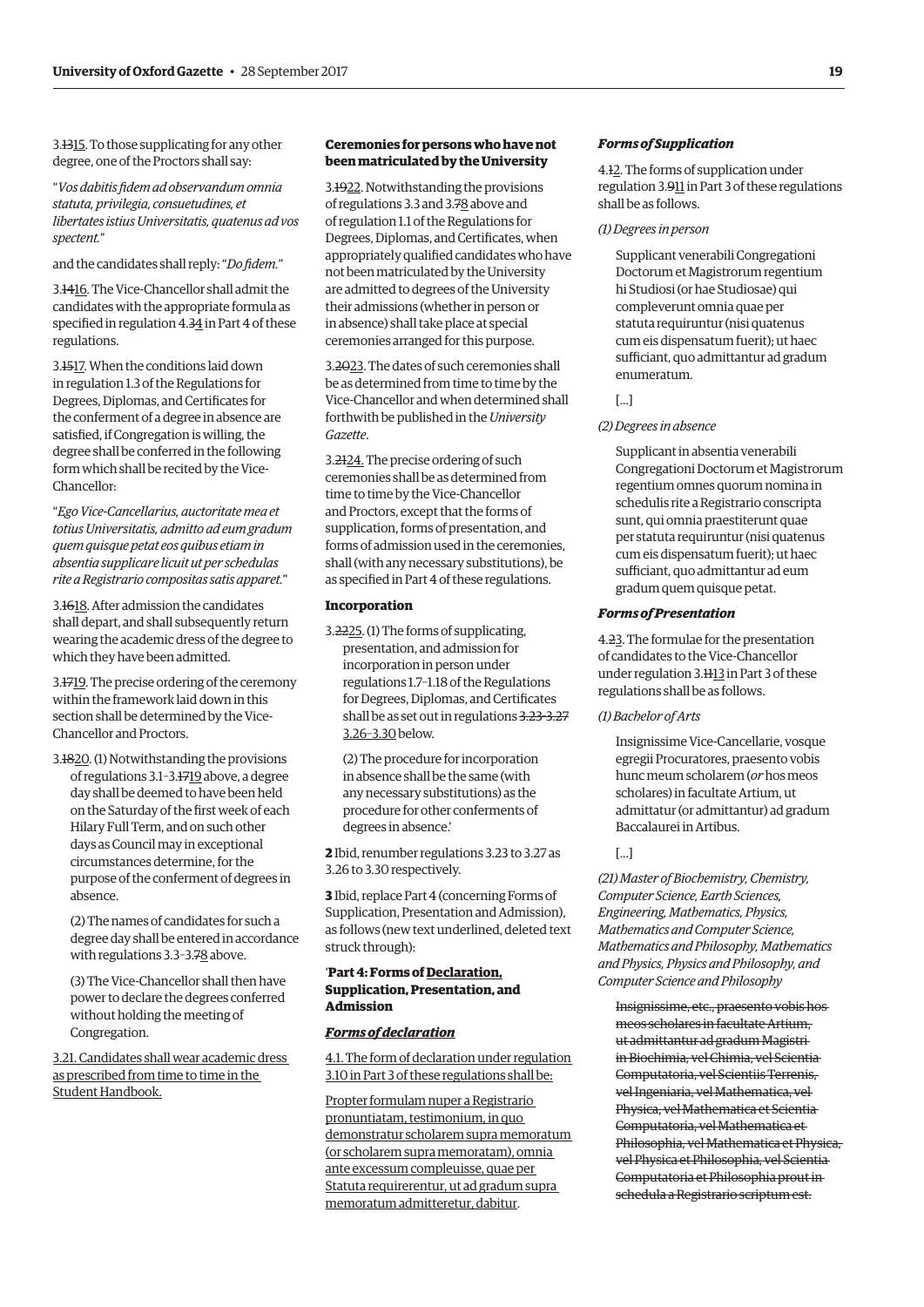<span id="page-7-0"></span>Insignissime, etc, praesento vobis hos meos scholares et has meas scholares in facultate Artium, ut admittantur ad gradum Magistri in illis scientiis quae in schedula a Registrario publicata scriptae sunt.

[...]

## *Forms of Admission*

4.34. The forms of admission under regulation 3.1416 in Part 3 of these regulations shall be as follows.

#### *(1) Bachelor of Music*

Domine (*or* Domini*, if more than one*), ego admitto te (*or* vos) ad gradum Baccalaurei in Musica.

#### [...]

*(16) Master of Biochemistry, Chemistry, Computer Science, Earth Sciences, Engineering, Mathematics, Physics, Mathematics and Computer Science, Mathematics and Philosophy, Mathematics and Physics, Physics and Philosophy, and Computer Science and Philosophy* 

Domini, ego admitto vos ad gradum Magistri in Biochimia, vel Chimia, vel Scientia Computatoria, vel Scientiis Terrenis, vel Ingeniaria, vel Mathematica, vel Physica, vel Mathematica et Scientia Computatoria, vel Mathematica et Philosophia, vel Mathematica et Physica, vel Physica et Philosophia, vel Scientia Computatoria et Philosophia prout in schedula a Registrario scriptum est; insuper auctoritate mea et totius Universitatis, do vobis potestatem legendi, et reliqua omnia faciendi quae ad eundem gradum spectant.'

## **Note on procedures in Congregation**

¶ Business in Congregation is conducted in accordance with Congregation Regulations 2 of 2002 [\(www.admin.ox.ac.uk/statutes/](http://www.admin.ox.ac.uk/statutes/regulations/529-122.shtml)  [regulations/529-122.shtml\). A](http://www.admin.ox.ac.uk/statutes/regulations/529-122.shtml) printout of these regulations, or of any statute or other regulations, is available from the Council Secretariat on request. A member of Congregation seeking advice on questions relating to its procedures, other than elections, should contact Mrs F Burchett at the University Offices, Wellington Square (telephone: (2)80199; email: felicity. [burchett@admin.ox.ac.uk\); questions](mailto:felicity.burchett@admin.ox.ac.uk)  relating to elections should be directed to the Elections Officer. Ms S L S Mulvihill [\(telephone: \(2\)80463; email: elections.](mailto:elections.office@admin.ox.ac.uk)  office@admin.ox.ac.uk).

# Notices

# **University Preachers**

#### **Michaelmas term 2017**

Thurs, 5 Oct, 8am: *Holy Communion (Latin), St Mary's* 

Tues, 10 Oct, 6pm: Morag Ellis, QC, Barrister, Francis Taylor Building. *Court Sermon, the Cathedral* 

\*Sun, 15 Oct, 10.30am: The Revd Canon Professor Sarah Foot, Regius Professor of Ecclesiastical History. *Commemoration Day Sermon, St Mary's* 

Sun, 29 Oct, 5.30pm: The Very Revd Nicholas Henshall, Dean of Chelmsford. *Ramsden Sermon, Lady Margaret Hall* 

Sun, 5 Nov, 10.30am: The Rt Revd Stephen Conway, Bishop of Ely. *University Sermon, St Mary's* 

Sun, 19 Nov, 5.45pm: The Revd Dr Richard Finn, OP, Director, Las Casas Institute. *University Sermon on the Sin of Pride, Corpus Christi* 

Sun, 3 Dec, 10am: The Revd Canon Dr Ralph Waller, Principal, Harris Manchester, and Pro-Vice-Chancellor. *University Sermon (Advent Sunday), the Cathedral* 

\* On this day Doctors will wear their robes

#### **General Notices**

#### **MSc in Clinical Embryology**

Research dissertations are to be submitted to the Examination Schools by noon, 3 August 2018.

#### **Appointments**

# **Pro-Vice-Chancellor (Development and External Afairs)**

Robert Easton, BSc Imp, DPhil Oxf, former Global Partner and Managing Director, the Carlyle Group, has been appointed to the post of Pro-Vice-Chancellor (Development and External Afairs) within the Vice-Chancellor's Office. Dr Easton will take up the post with efect from 1 October 2017.

# **Humanities**

# AGNELLI–SERENA PROFESSORSHIP OF ITALIAN STUDIES

Simon Gilson, BA Leeds, PhD Camb, Professor of Italian, University of Warwick, has been appointed to the Agnelli–Serena Professorship of Italian Studies in the Faculty of Medieval and Modern Languages with efect from 1 January 2018. Professor Gilson will be a fellow of Magdalen.

# WILDE PROFESSORSHIP OF MENTAL PHILOSOPHY

Michael Gerard Fitzgerald Martin, BPhil MA DPhil Oxf, Professor of Philosophy, UCL, and Mills Adjunct Professor, Berkeley, has been appointed to the Wilde Professorship of Mental Philosophy in the Faculty of Philosophy with efect from 1 January 2018. Professor Martin will be a fellow of Corpus Christi.

# **Mathematical, Physical and Life Sciences**

# APPOINTMENTS

Giulio Chiribella, Laurea PhD Pavia, Associate Professor in the Department of Computer Science. From 1 October 2017 until 30 September 2022.

Dr Yarin Gal, PhD Camb, Associate Professor of Machine Learning in association with a tutorial fellowship at Christ Church. From 1 October 2017.

Nick Hawes, BSc PhD Birm, Fellow of Pembroke, Associate Professor in the Department of Engineering Science. From 4 September 2017 until 3 September 2022.

Jessica Hawthorne, BSc Rice, MA PhD Princeton, Associate Professor in the Department of Earth Sciences. From 1 September 2017 until 31 August 2022.

Stefan Kiefer, PhD TU Munich, Fellow of St John's, Associate Professor in the Department of Computer Science. From 1 September 2017 until 31 August 2019.

Madhavi Krishnan, PhD Michigan, Associate Professor of Physical and Theoretical Chemistry in association with Merton. From 1 June 2018.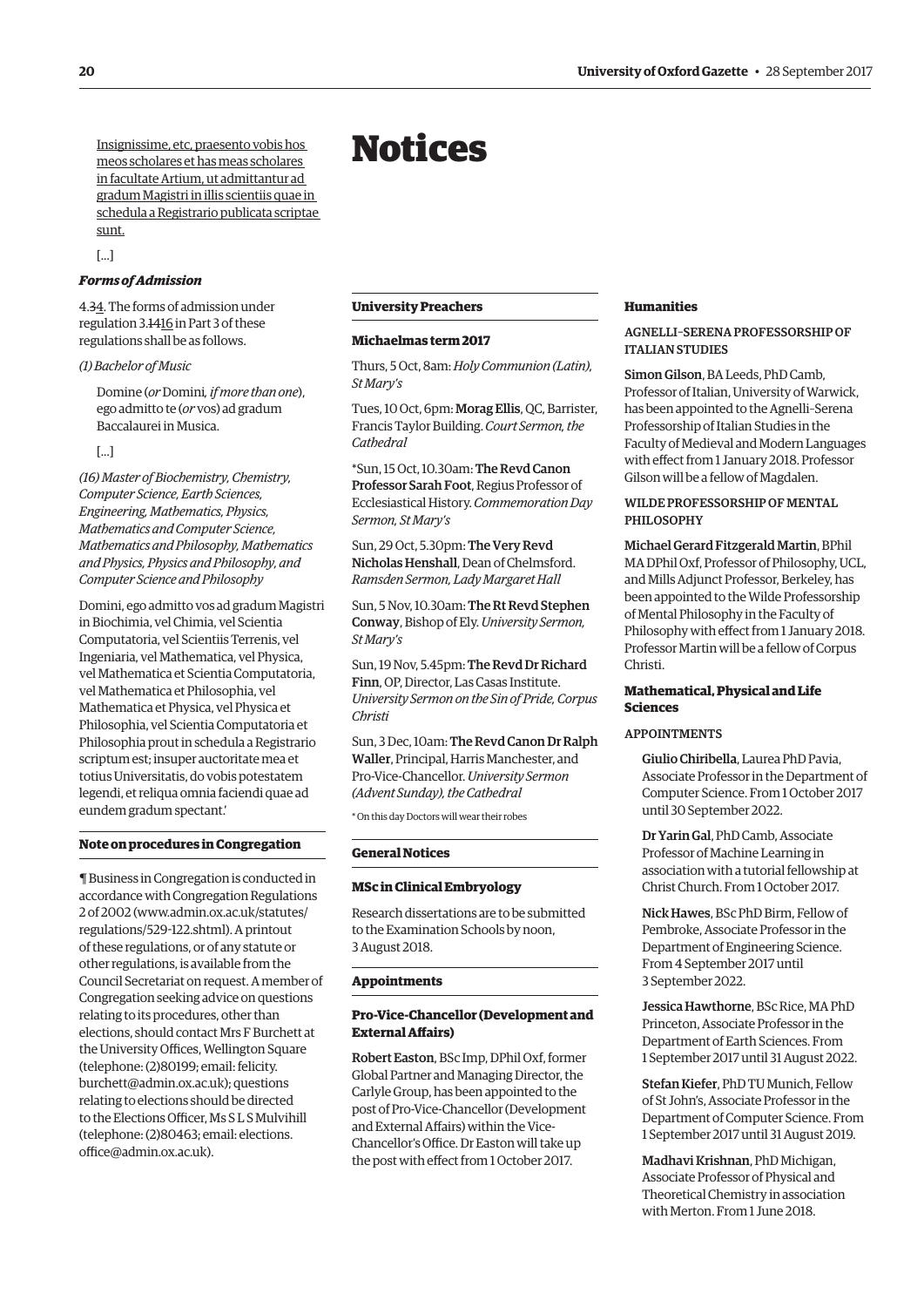Renaud Lambiotte, MA PhD FU Brussels, Fellow of Somerville, Associate Professor in the Mathematical Institute. From 1 September 2017 until 31 August 2022.

Nicholas Lane, BSc Waikato, MEng Cornell, PhD Dartmouth, Associate Professor in the Department of Computer Science. From 1 October 2017 until 20 September 2022.

Dr Andrzej Murawski, DPhil Oxf, Associate Professor of Programming Languages in association with a Tutorial Fellowship at Worcester. From 1 October 2017.

Vivien Parmentier, PhD Observatoire de la Cote d'Azur, Associate Professor of Physical Climate Science in association with Somerville. From 1 September 2018.

Stephan Rauschenbach, PhD Ecole Polytechnique Federale de Lausanne, Fellow of Wadham, Associate Professor in the Department of Chemistry. From 1 September 2017 until 31 August 2022.

Professor Stanislav Zivny, DPhil Oxf, Associate Professorship of Theoretical Computer Science in association with a tutorial fellowship at Jesus. From 1 October 2017.

#### REAPPOINTMENTS

Roger Benson, PhD Camb, Associate Professor of Palaeobiology. From 1 October 2017 to retirement.

Matt Jarvis, DPhil Oxf, Associate Professor of Astrophysics. From 1 October 2017 to retirement.

Conall MacNiocaill, PhD NUI, Associate Professor of Earth Sciences. From 1 April 2017 to retirement.

Jared Tanner, PhD UCLA, Associate Professor of Numerical Mathematics. From 1 September 2017 to retirement.

Richard Walker, PhD Camb, Associate Professor of Geology. From 1 August 2017 to retirement.

#### CONFERMENTS OF TITLE

*Associate Professor* 

Lapo Bogani, Department of Materials

Garret Cotter, Department of Physics

Varun Kanade, Department of Computer Science

Steven Kelly, Department of Plant Sciences

Kostas Margellos, Department of Engineering Science

Victor Prisacariu, Department of Engineering Science

Daniel Rogers, Department of Engineering Science

Susanna-Assunta Sansone, Oxford e-Research Centre, Department of Engineering Science

# **Medical Sciences**

HEAD OF THE MEDICAL SCIENCES DIVISION

Gavin Screaton, BA Camb, BM BCh DPhil Oxf, Chair of Medicine and Dean, Faculty of Medicine, Imperial, has been appointed as Head of the Medical Sciences Division with efect from 1 October 2017.

# **Social Sciences**

# GLADSTONE PROFESSORSHIP OF GOVERNMENT

Stathis Kalyvas, BA Athens, MA PhD Chicago, Arnold Wolfers Professor of Political Science, Yale University, has been appointed to the Gladstone Professorship of Government in the Department of Politics and International Relations with efect from 1 January 2018. Professor Kalyvas will be a fellow of All Souls.

#### APPOINTMENTS

Professor Elizabeth Baldwin, DPhil Oxf, Associate Professor of Economics, Department of Economics, and Fellow of Hertford. From 1 September 2017.

Professor Janina Dill, DPhil Oxf, John G Winant Associate Professor in US Foreign Policy, Department of Politics and International Relations, and Fellow of Nuffield. From 1 October 2017.

Professor Christopher Gerry, PhD Essex, Associate Professor of Russian and Eurasian Political Economy, School of Interdisciplinary Area Studies, and Fellow of St Antony's. From 1 September 2017.

Professor Michael Gill, DPhil Oxf, Associate Professor of Organisation Studies, Saïd Business School, and Fellow of St Edmund Hall. From 1 September 2017.

Professor Miles Jackson, DPhil Oxf, Associate Professor of Law, Faculty of Law, and Fellow of Jesus. From 1 October  $2017$ 

Professor Ridhi Kashyap, DPhil Oxf, Associate Professor of Social Demography, Department of Sociology and School of Anthropology and Museum Ethnography, and Fellow of Nuffield. From 1 September 2017.

Professor Willemien Kets, PhD Tilburg, Associate Professor of Economics, Department of Economics, and Fellow of Queen's. From 1 September 2017.

Professor Anders Kock, PhD Aarhus, Associate Professor of Economics, Department of Economics, and Fellow of St Hilda's. From 1 September 2017.

# Professor Michael McMahon, PhD

LSE, Associate Professor of Economics (with title of Professor of Economics), Department of Economics, and Fellow of St Hugh's. From 1 September 2017.

Professor Nayanika Mathur, PhD Camb, Associate Professor in the Anthropology of South Asia, School of Interdisciplinary Area Studies and School of Anthropology and Museum Ethnography, and Fellow of Wolfson. From 1 October 2017.

Professor Helen Scott, DPhil Oxf, Associate Professor of Law (with title of Professor of Private Law), Faculty of Law, and Fellow of Lady Margaret Hall. From 1 October 2017.

Professor Petr Sedlácek, PhD Amsterdam, Associate Professor of Economics, Department of Economics, and Student of Christ Church. From 1 October 2017.

Professor Kate Sullivan de Estrada, PhD ANU, Associate Professor in the International Relations of South Asia, School of Interdisciplinary Area Studies and Department of Politics and International Relations, and Fellow of St Antony's. From 1 September 2017.

Professor Alexander Teytelboym, DPhil Oxf, Associate Professor of Economics, Department of Economics, and Fellow of St Catherine's. From 1 September 2017.

Professor Felipe Thomaz, PhD Pittsburgh, Associate Professor in Marketing, Saïd Business School, and Fellow of Kellogg. From 1 August 2017.

Professor John Vella, PhD Camb, Associate Professor of Taxation Law, Faculty of Law, and Fellow of Harris Manchester. From 1 October 2017.

#### CONFERMENTS OF TITLE

The Senior Appointments Panel has, on the recommendation of the Social Sciences Division, conferred the title of Professor of Practice in the Blavatnik School of Government on Professor Eric Beinhocker with efect from 1 September 2017.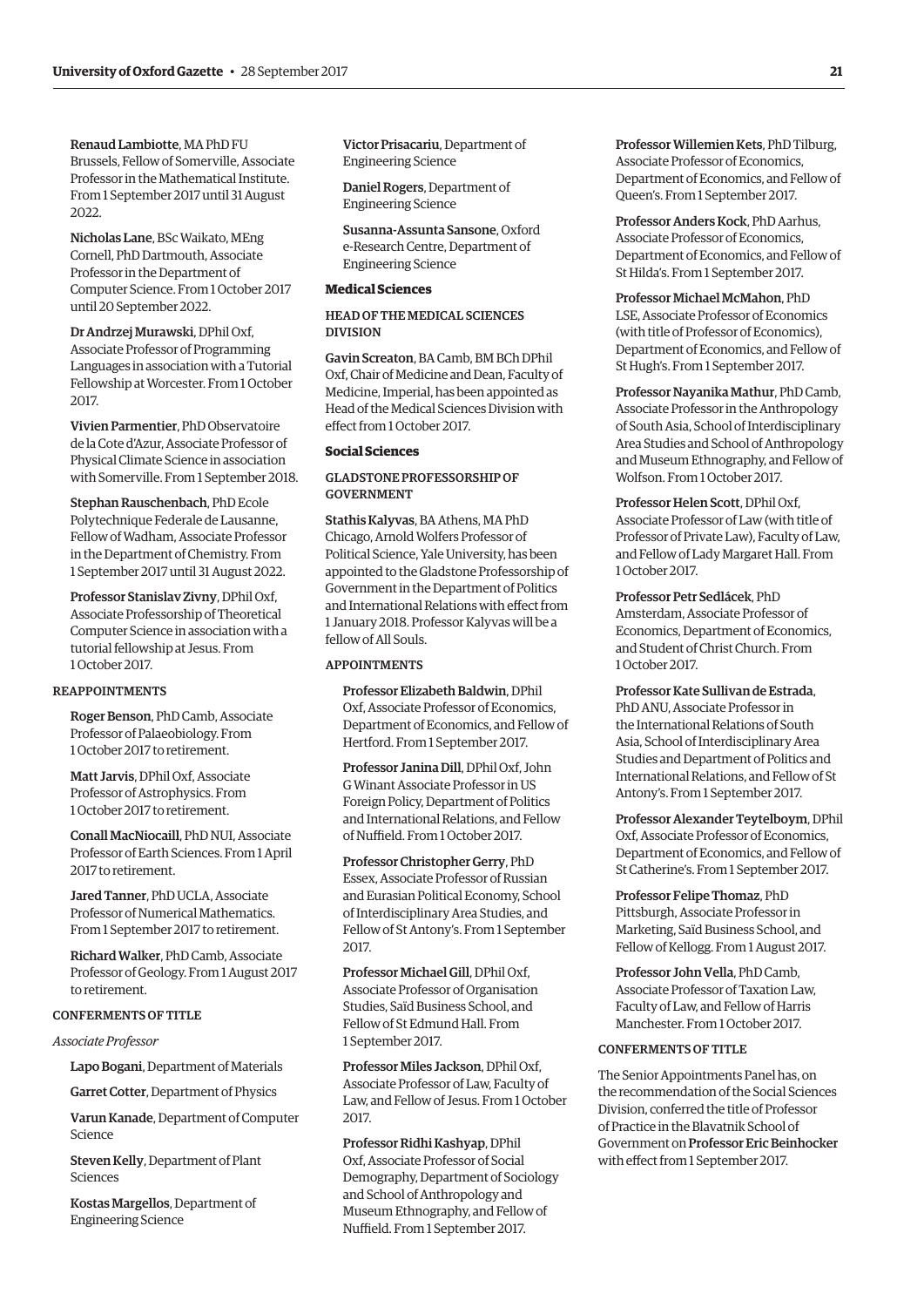# **Visiting Professorships**

#### **Humanities**

# JOHN G WINANT VISITING PROFESSORSHIP OF AMERICAN GOVERNMENT

Professor David Sehat, PhD North Carolina at Chapel Hill, has been appointed to the John G Winant Visiting Professorship of American Government in the Rothermere American Institute from 1 August 2017 to 31 July 2018. Professor Sehat will be a Supernumerary Visiting Fellow of Balliol.

# **Mathematical, Physical and Life Sciences**

The Mathematical, Physical and Life Sciences Board has conferred the title of Visiting Professor in Condensed Matter Physics upon Professor Laurent Chapon, PhD Montpellier, Physical Sciences Director, Diamond Light Source, for a period of 3 years from 1 August 2017.

The Mathematical, Physical and Life Sciences Board has reconferred the title of Visiting Professor in Numerical Optimization upon Professor Nick Gould, BA DPhil Oxf, STFC Senior Fellow, Rutherford Appleton Laboratory, for a further 3 years from 1 September 2017.

# **Medical Sciences**

The Medical Sciences Board has reconferred the title of Visiting Professor of Cognitive Health Economics on Professor J Simon, BA, BSc, MSc, DPhil, MD, for a further period of 5 years from 1 October 2017.

#### **Recognition of Distinction**

#### **Recognition of Distinction 2017**

# SUCCESSFUL CANDIDATES

Aziz Aboobaker, Professor of Functional and Comparative Genomics Charalambos Antoniades, Professor of Cardiovascular Medicine Konstantin Ardakov, Professor of **Mathematics** Nicholas Barber, Professor of Constitutional Law and Theory Karen Barker, Professor of Physiotherapy Roger Benson, Professor of Palaeobiology Matthew Bevis, Professor of English Literature Dan Ciubotaru, Professor of **Mathematics** Jacob Dahl, Professor of Assyriology Jeremy Day, Professor of Infectious Diseases

Marella de Bruijn, Professor of

- Developmental Haematopoiesis
- Xon de Ros, Professor of Modern Spanish Studies
- Pavlos Eleftheriadis, Professor of Public Law
- Peter Frankopan, Professor of Global **History**
- John Frater, Professor of Infectious Diseases
- Peter Gething, Professor of Epidemiology
- Deborah Gill, Professor of Gene Medicine
- Christina Goldschmidt, Professor of
- Probability
- James Goudkamp, Professor of the Law of Obligations
- Sarah Green, Professor of the Law of Obligations
- Ulrich Haisch, Professor of Physics
- Ester Hammond, Professor of Molecular Cancer Biology
- Sondra Hausner, Professor of Anthropology of Religion
- Christopher Hays, Professor of Physics
- Geraldine Hazbun, Professor of
- Medieval Spanish Literature

David Hopkin, Professor of European Social History

- Mark Howarth, Professor of Protein Nanotechnology
- Andrew Judge, Professor of Translational Statistics
- Andras Juhasz, Professor of **Mathematics**
- Aris Katzourakis, Professor of Evolution and Genomics
- Paulina Kewes, Professor of English Literature
- David Kirk, Professor of Sociology Pramila Krishnan, Professor of
- Development Economics
- Alan Lauder, Professor of Mathematics Cecilia Lindgren, Professor of Genomic
- Endocrinology and Metabolism
- Elena Lombardi, Professor of Italian Literature
- Derek McCormack, Professor of Cultural Geography
- Kevin McGerty, Professor of Mathematics
- David Mole, Professor of Renal Medicine
- Michael Moody, Professor of Materials
- Marc Mulholland, Professor of Modern History
- Rasmus Kleis Nielsen, Professor of
- Political Communication Mohamed Omri, Professor of Arabic and
- Comparative Literature
- Antonis Papachristodoulou, Professor of Engineering Science
- David Parrott, Professor of Early Modern European History

Claudia Pazos Alonso, Professor of Portuguese and Gender Studies Ian Phillips, Professor of Philosophy Timothy Power, Professor of Latin American Politics Christoph Reisinger, Professor of Applied Mathematics Grant Ritchie, Professor of Chemistry Philip Robins, Professor of Middle East Politics Eduard Sanders, Professor of Global Health Practice Nicolai Sinai, Professor of Islamic Studies Martin Smith, Professor of Organic Chemistry Gabriel Stylianides, Professor of Mathematics Education Laura Tunbridge, Professor of Music Renier van der Hoorn, Professor of Plant Science Kylie Vincent, Professor of Inorganic Chemistry Caleb Webber, Professor of Bioinformatics Jan Westerhoff, Professor of Buddhist Philosophy Catherine Whistler, Professor of the History of European Art Rebecca Williams, Professor of Public Law and Criminal Law Jennifer Yee, Professor of Literature in French

Peijun Zhang, Professor of Structural Biology

# **Mathematical, Physical and Life Sciences**

The Recognition of Distinction Committee has conferred the title of Professor of Number Theory on James Maynard, DPhil Oxf, Fellow of Magdalen and Clay Research Fellow, Mathematical Institute, with efect from 31 July 2017.

# **Graduate Awards and Prizes**

*This content has been removed as it contains personal information protected under the Data Protection Act.*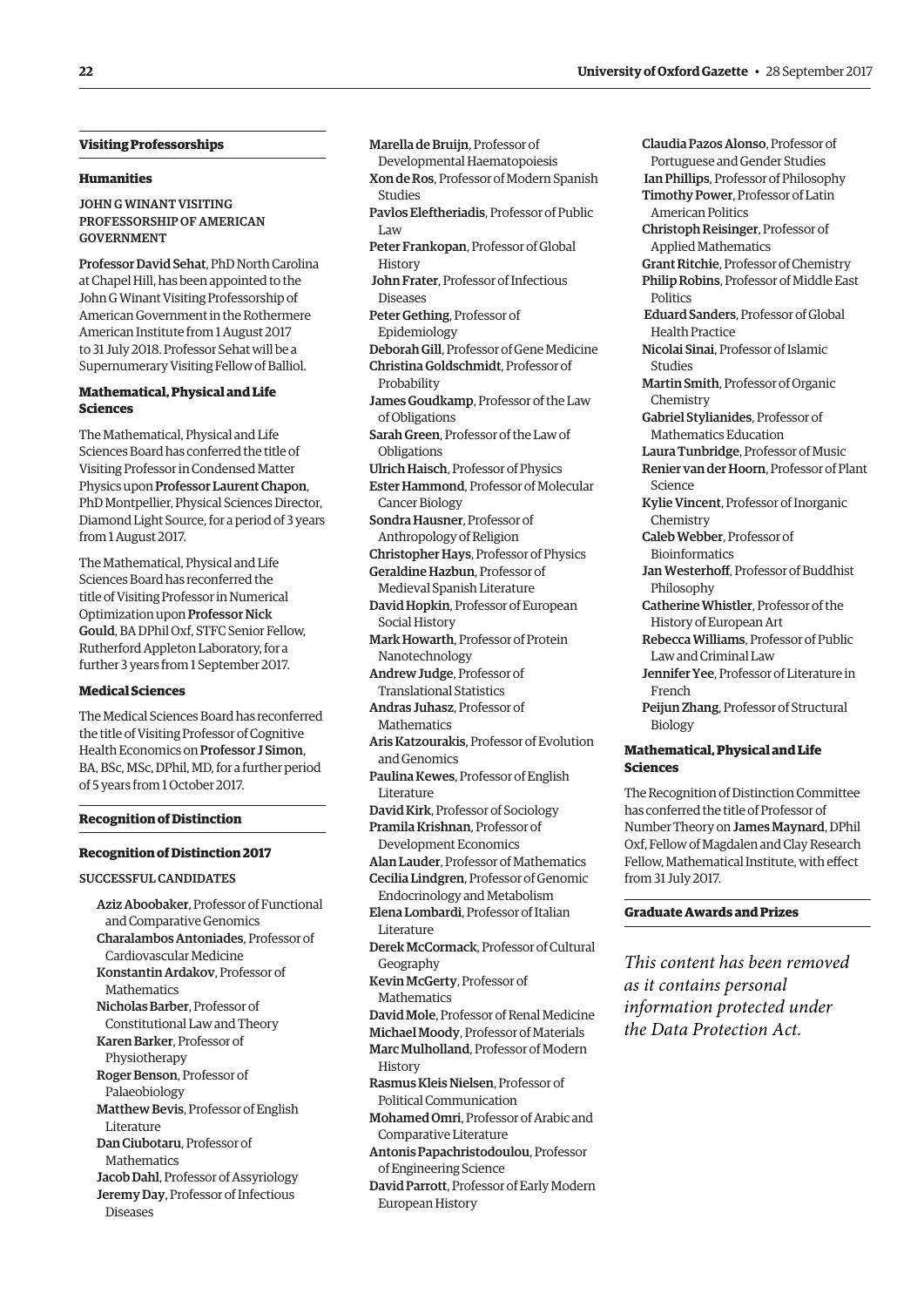# **Electoral Boards**

#### **Composition of Electoral Boards**

The composition of the electoral boards to the posts below, proceedings to fll which are currently in progress, is as follows:

# GEORGE EASTMAN VISITING PROFESSORSHIP

# *Appointed by*

| Master of St Peter's         | The Vice-Chancellor <sup>1</sup> |
|------------------------------|----------------------------------|
| Master of Balliol            | ex officio                       |
| Warden of Rhodes             | American Association             |
| House                        | of Rhodes Scholars               |
| Mr E Gerson                  | American Association             |
|                              | of Rhodes Scholars               |
| Professor P Clavin Council   |                                  |
| Professor M Freeman Council  |                                  |
| Professor P Donnelly Council |                                  |
| Professor P Howard Council   |                                  |
| Professor M Burton Balliol   |                                  |
|                              |                                  |

# NUFFIELD PROFESSORSHIP OF CLINICAL MEDICINE

# *Appointed by*

| Provost of Queen's, The Vice-Chancellor<br>Pro-Vice-Chancellor.<br>in the chair |                              |
|---------------------------------------------------------------------------------|------------------------------|
| President of Magdalen ex officio                                                |                              |
| The Revd Professor<br>R Gilbert                                                 | Magdalen                     |
| Professor I Tracey                                                              | Council                      |
| Professor P Maxwell                                                             | Council                      |
| Professor M Whyte                                                               | Medical Sciences<br>Division |
| Professor C Kennard                                                             | Medical Sciences<br>Division |
| Professor C.Conlon                                                              | Medical Sciences<br>Division |
| Professor Sir John Bell Medical Sciences                                        | Division                     |
| Dr T Berendt                                                                    | NHS Trust                    |
|                                                                                 |                              |

# PROFESSORSHIP OF EPIDEMIOLOGY

#### *Appointed by*

| Rector of Exeter,          | The Vice-               |
|----------------------------|-------------------------|
|                            |                         |
| Pro-Vice-Chancellor.       | Chancellor <sup>1</sup> |
| in the chair               |                         |
| Master of St Cross         | ex officio              |
| Professor A Trefethen      | <b>St Cross</b>         |
| Professor D Hunter         | Council                 |
| Professor K K Cheng        | Council                 |
| Professor Dame Anne        | <b>Medical Sciences</b> |
| Johnson                    | Division                |
| Professor C Kennard        | Medical Sciences        |
|                            | Division                |
| Professor Sir Rory Collins | <b>Medical Sciences</b> |
|                            | Division                |
| Professor C Baigent        | Medical Sciences        |
|                            | Division                |
| Professor D Lawlor         | Medical Sciences        |
|                            | Division                |
| Dr T Berendt               | NHS Trust               |

# PROFESSORSHIP OF SOCIO-LEGAL **STUDIES**

|                           | Appointed by                         |
|---------------------------|--------------------------------------|
| Professor S Whatmore      | The Vice-<br>Chancellor <sup>1</sup> |
| Professor M Banks         | President of<br>Wolfson              |
| Professor R Goodman       | Social Sciences<br>Division          |
| <b>Professor A Davies</b> | Law Faculty                          |
| Dr M Kurkchiyan           | Law Faculty                          |
| Professor M van der Woude | Law Faculty                          |
| Professor E Darian-Smith  | Council                              |
| Professor I Loader        | Council                              |
| Professor K McEvoy        | Council                              |
| Dr B Lange                | Wolfson                              |

#### **Revised Composition of an Electoral Board**

The revised composition of the electoral board to the post below, proceedings to fll which are currently in progress, is as follows:

# MERTON PROFESSORSHIP OF ENGLISH LANGUAGE AND LITERATURE

|                          | Appointed by            |
|--------------------------|-------------------------|
| Master of Balliol        | The Vice-               |
|                          | Chancellor <sup>1</sup> |
| Warden of Merton         | ex officio              |
| Professor K O'Brien      | Humanities              |
|                          | Division                |
| Professor D Bromwich     | Faculty of English      |
| Professor S Perry        | Faculty of English      |
| Professor S Shuttleworth | Faculty of English      |
| Professor I Armstrong    | Council                 |
| Professor D Womersley    | Council                 |
| Professor R McCabe       | Merton                  |

1 Appointed by the Vice-Chancellor under the provisions of Statute IX, Sect 10 and 11.

#### **Musical and other Events**

#### **St Hilda's**

# JACQUELINE DU PRÉ MUSIC BUILDING

The following events will take place at 7.30pm, unless otherwise noted. More [information and to register: https://jdp.st](https://jdp.st-hildas.ox.ac.uk/events)hildas.ox.ac.uk/events.

*10am, 8 Oct*: Clarinet Cushion Concerts with Rozzy and Mr Cello: 10am/11am under 5s; noon over 5s

*1.15pm, 12 Oct*: Lunchtime Recital Series

*21 Oct*: Jonathan Powell, piano, performing works by Tristan Murail and Karlheinz Stockhausen; pre-concert talk at 6.45pm and concert livestreamed

*6pm, 23 Oct*: Composer talk with Anna Meredith as part of the LHN series; livestreamed for free

*5.30pm, 1 Nov*: The Lady English Lecture with Bonnie Greer: 'The construction of an African Hedda Gabler'

*6pm, 6 Nov*: Composer talk with Christian Mason; livestreamed for free

*11 Nov*: Piatti Quartet performing works by Haydn, Brahms, Britten and a world premiere by Jacques Cohen; livestreamed for free

# *12–14 Nov*: DANSOX workshop Rawaa featuring Marina Warner, Kim Brandstrup and Joanna MacGregor

*5.30pm, 16 Nov*: Lisa Dwan gives a DANSOX talk: 'Performing the dramatisations of Samuel Beckett'

*10am, 19 Nov*: Violin Cushion Concerts with Rozzy and Mr Cello: 10am/11am under 5s; noon over 5s

24 Nov: Explore Ensemble in the first LHN Series concert curated by Nicholas Moroz; composer talk by Patricia Alessandrini at 6pm and concert livestreamed for free

*10am, 3 Dec*: Christmas Brass Cushion Concerts with Rozzy and Mr Cello: 10am/11am under 5s; noon over 5s

*11am and 2pm, 16–22 Dec*: Christmas pantomime – Aladdin and the Magical Lamp. For 2–7 year olds, including two specially devised SEN shows

# **Exhibitions**

#### **Museum of the History of Science**

*until 18 Mar*: BioArt and Bacteria: an artistic journey through antibiotics and the microbial world. Works by Anna Dumitriu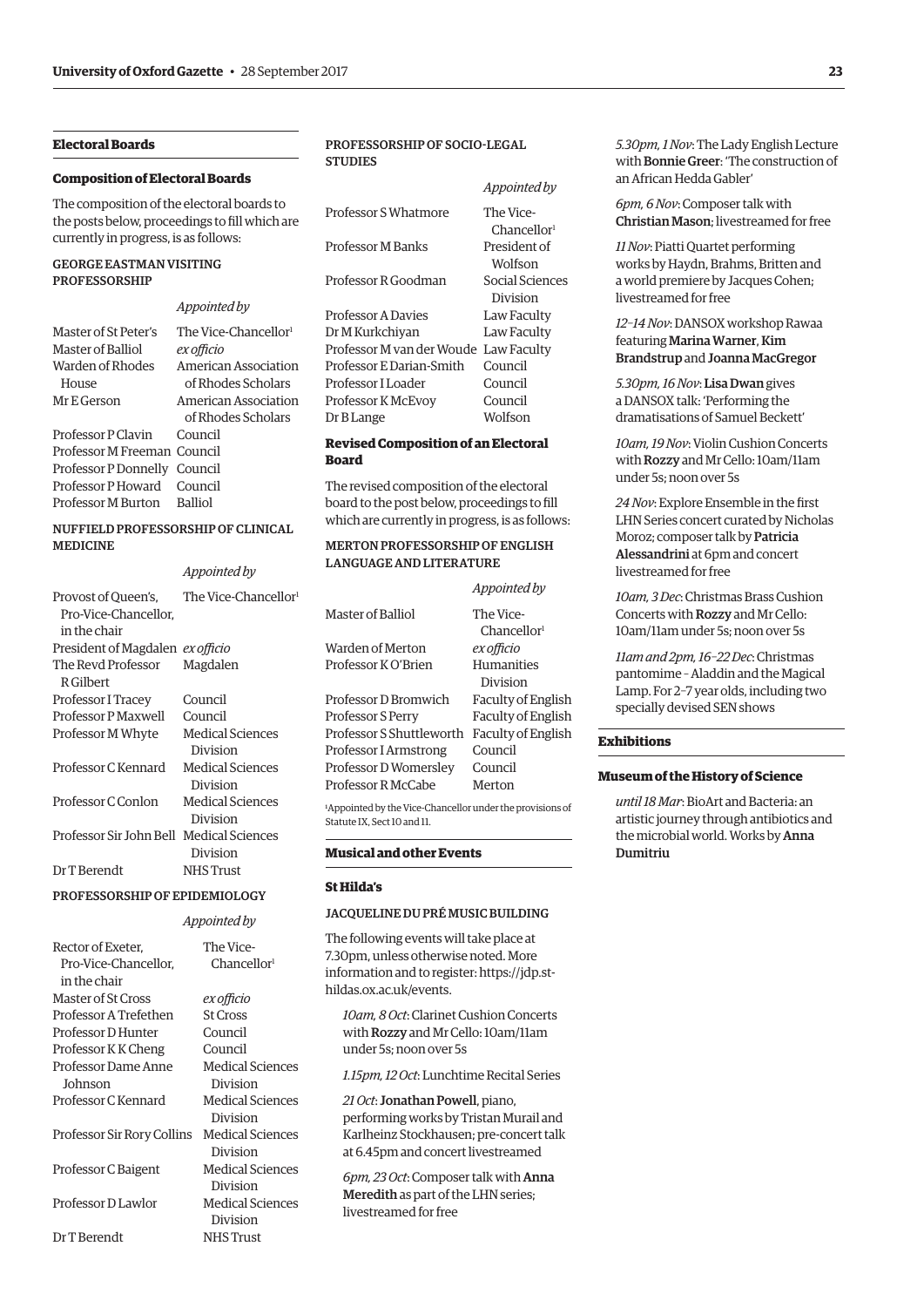# <span id="page-11-0"></span>Lectures

# Examinations and Boards

# **Mathematical, Physical and Life Sciences/Social Sciences**

# **Examinations for the Degree of Doctor of Philosophy**

# **Oxford Energy Day: Energy in Growing Economies**  The following daylong event will take

place from 9.30am on 2 October in the Mathematical Institute. All University members welcome. Registration required: [www.energy.ox.ac.uk/energyday.](http://www.energy.ox.ac.uk/energyday)  Speakers include Rachel Kyte, Special Representative, UN Secretary-General for Sustainable Energy; Professor Jiang Kejun, Director, Energy Research Institute, National Development and Reform Commission, China; Anil Kumar Jain, Ministry of Environment, Forest and Climate Change, Delhi; and Dr Mike Mason, Chairman Tropical Power.

*This content has been removed as it contains personal information protected under the Data Protection Act.*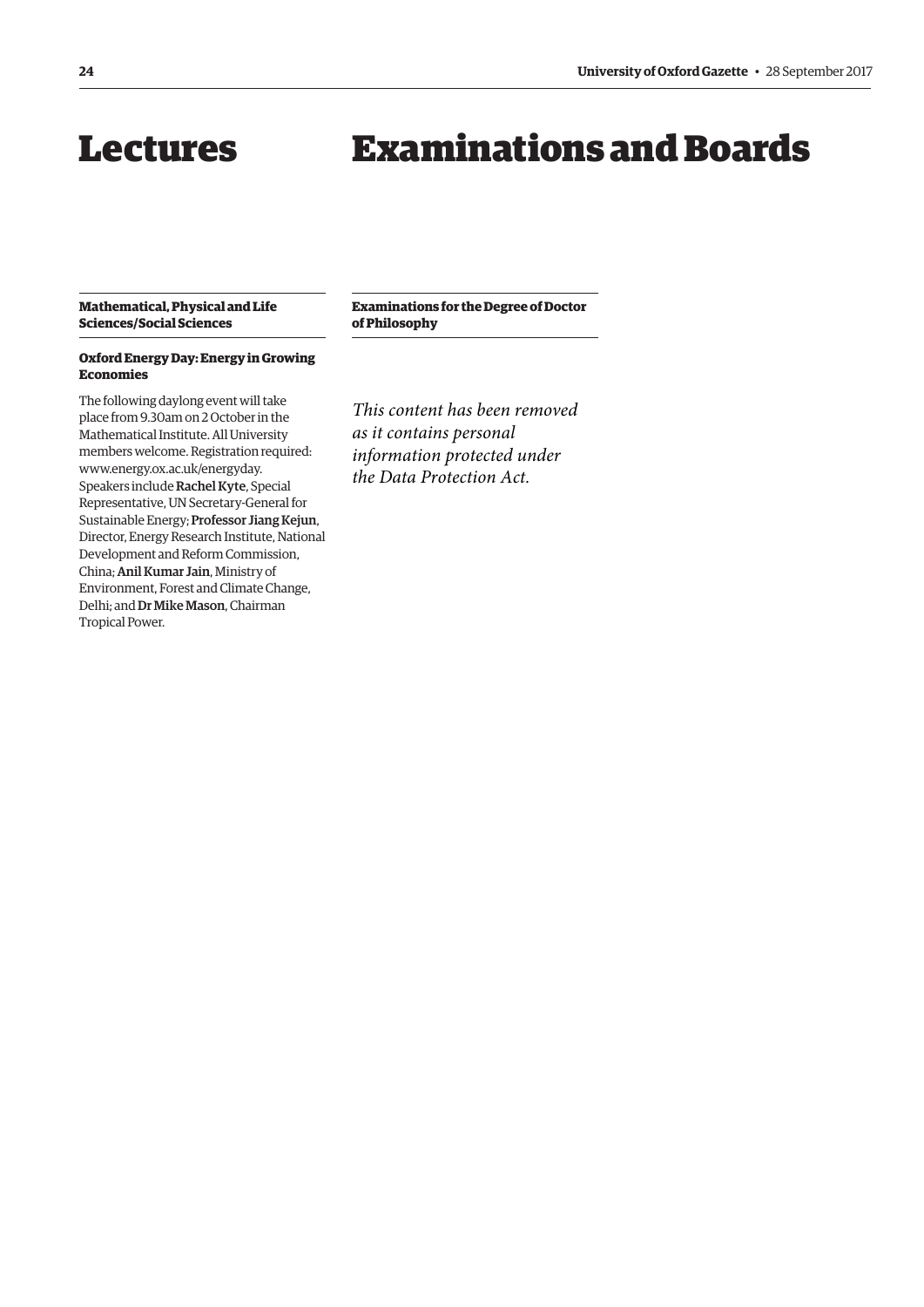*This content has been removed as it contains personal information protected under the Data Protection Act.*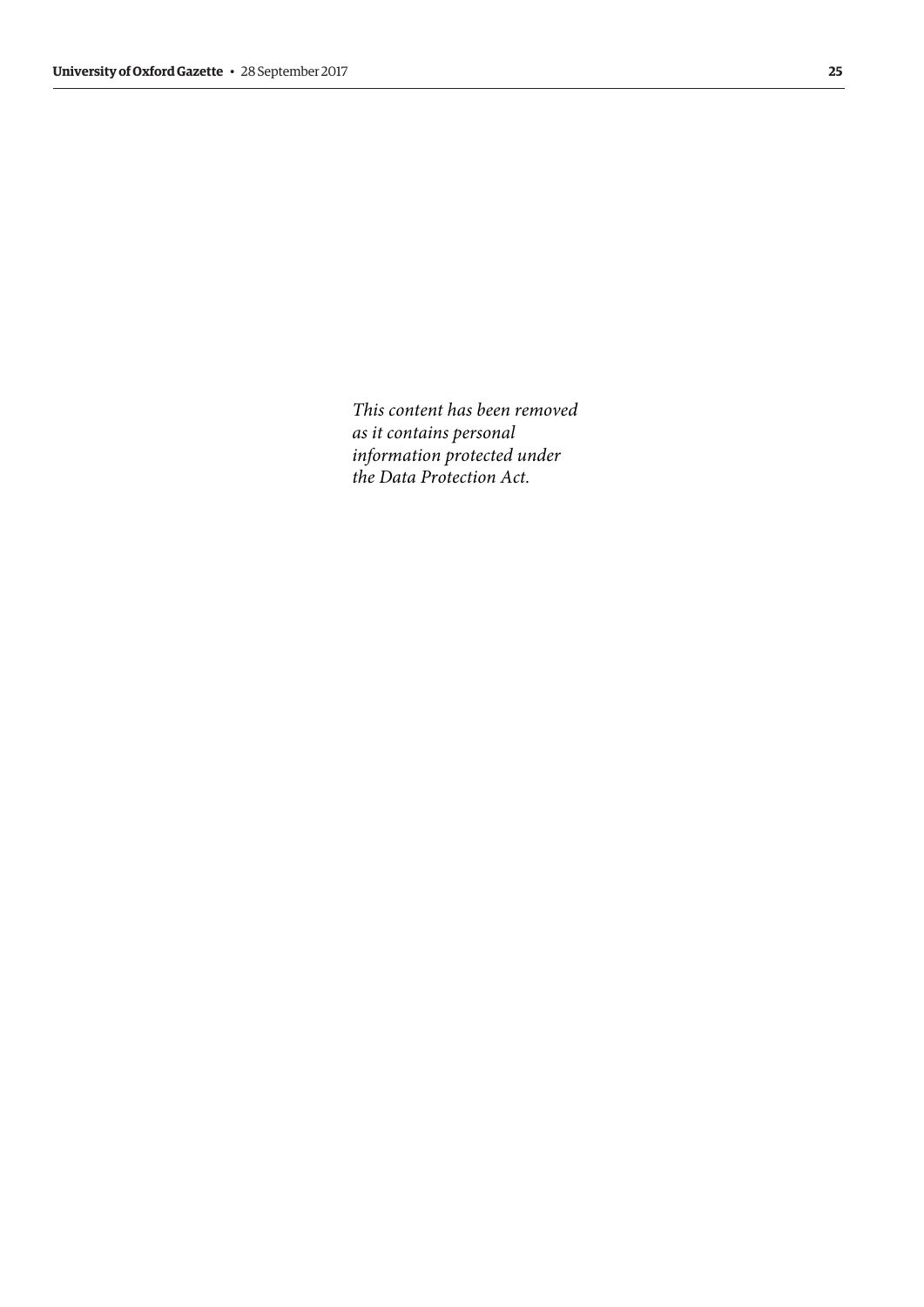<span id="page-13-0"></span>*This content has been removed as it contains personal information protected under the Data Protection Act.*

#### **Changes to Examination Regulations**

For the complete text of each regulation listed below and a listing of all changes to regulations for this year to date, [please see www.ox.ac.uk/gazette/](www.ox.ac.uk/gazette/examinationregulations)  examinationregulations.

#### **Education Committee**

REGULATIONS FOR THE CONDUCT OF UNIVERSITY EXAMINATIONS minor clarifcation of withdrawal provisions

GENERAL REGULATIONS FOR FOUNDATION CERTIFICATES GENERAL REGULATIONS FOR UNDERGRADUATE ADVANCED DIPLOMAS GENERAL REGULATIONS FOR UNDERGRADUATE CERTIFICATES

GENERAL REGULATIONS FOR UNDERGRADUATE DIPLOMAS to allow the award of merit and distinction

#### **Humanities Board**

#### **MFA**

(a) change to submission deadline (b) introduction of word limit

# MPHIL IN ENGLISH STUDIES - MEDIEVAL

PERIOD

change to submission mode and word limit

MPHIL IN THEOLOGY change to viva requirement

## FHS OF ENGLISH LANGUAGE AND LITERATURE

to allow for variant mode of examination

FHS OF ORIENTAL STUDIES change to description of essay requirements

#### **Medical Sciences Board**

MSC IN RADIATION BIOLOGY to bring existing regulations in line with actual practice

# **Social Sciences Board**

MPHIL IN ARCHAEOLOGY MPHIL IN CLASSICAL ARCHAEOLOGY MSC IN ARCHAEOLOGICAL SCIENCE MST IN ARCHAEOLOGICAL SCIENCE MST IN ARCHAEOLOGY MST IN CLASSICAL ARCHAEOLOGY

to allow online submission for assessments

MPHIL IN JAPANESE STUDIES

(a) to clarify resit arrangements (b) minor text updates

# MPHIL IN MODERN CHINESE STUDIES

(a) to clarify resit arrangements (b) to rename a research methods course (c) to clarify word limit

## MPHIL IN MODERN SOUTH ASIAN **STUDIES**

(a) to refer students to handbook for list of available languages (b) to make Advanced Research Methods formative assessment (c) to clarify resits arrangements for research methods (d) to set dates for methods assessment (e) minor text updates

# MSC IN CONTEMPORARY CHINESE

**STUDIES** (a) to clarify resit arrangements (b) to clarify word limit

MSC IN JAPANESE STUDIES to clarify resit arrangements

#### MSC IN MODERN SOUTH ASIAN STUDIES

(a) to clarify resit arrangements for the research methods course (b) changes to the set date for research methods assessment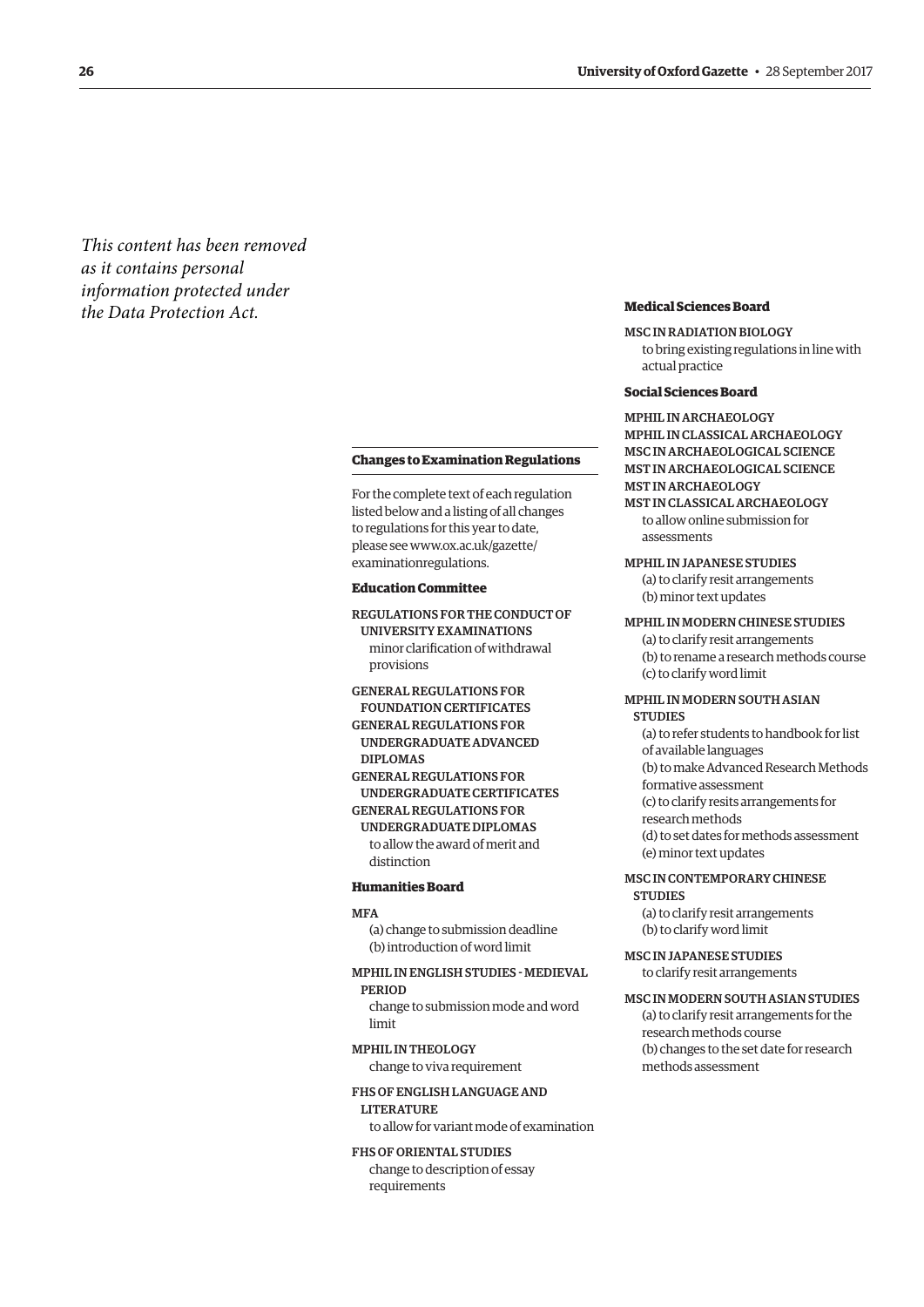# <span id="page-14-0"></span>Colleges, Halls and Societies

# **Memorial Events**

#### **All Souls**

A memorial service will be held for Denis Mack Smith (3 March 1920–11 July 2017), CBE, MA, DLitt, FBA, FRSL, Fellow 1962–87; Emeritus Fellow 1987–2017, Honorary Fellow, Wolfson; at 2.30pm on Saturday, 18 November, in the Codrington Library, All Souls. Tea will be served afterwards in the hall.

#### **St Edmund Hall**

A memorial service will be held at 2.30pm on 19 October in the University Church for Dr Ann Gaynor Taylor (1928–2017), BM BCh, MA, Fellow and Tutor in Physiology 1980–95, Emeritus Fellow 1995–2017; Founding Fellow and Tutor in Physiology, St Anne's 1959–63. Tea will be served afterwards at St Edmund Hall.

#### **Obituaries**

# **Christ Church**

William Francis Templeton Anderson, 27 July 2017; 1953. Aged 82. Graham Campbell Barrett, May 2017; 1959. Aged 82. William (Bill) Robert Ashley Birch Reynardson, 4 July 2017; 1942. Aged 93. Mark Fabian Cherniavsky, April 2017; 1956. Aged 85. Mark Ragnar Manifold Colvin, 11 May 2017; 1970. Peter John Patrick Croft, 7 April 2017; 1967. The Right Hon the Earl of Darnley, 18 June 2017; 1960. Aged 75. Anthony J Earl, FCIL, FRSA, 29 December 2016; 1986. Aged 74. David William Arthur Farmer, 3 August 2017; 1953. Aged 83. Jeremy Goford, 25 February 2017; 1963. Aged 71. John Henley Heathcote Williams, 1 July 2017; 1960. Rory Patrick Macnamara, December 2016; 1973. Aged 61. Professor Marilyn McCord Adams, 22 March 2017; former Regius Professor of Divinity and Canon of Christ Church Cathedral. Aged 74.

- Ian George Pearce, March 2016; 1949. Aged 86.
- Professor Geofrey Raisman, FRS, 27 January 2017. Aged 77. Charles Rowlatt, 13 March 2017; 1953. Aged 83.
- Andrew Leopold Stephen Serenyi, 3 August 2017; 1940.
- Dennis Frederick Shaw, 25 July 2017; 1942. Aged 93.
- Brian Richard Stonebridge, 1 June 2017; 1958. Aged 77.
- Professor David Mark Upton, August 2017. Aged 57.
- John Allen William Wilson, 2017; 1961. Aged 74.
- David Malcolm Woodford, 13 April 2017; 1948. Aged 90.

# **Lincoln**

Frederick Aldridge; 1951. Aged 87. Graham Barnes, 9 October 2016; 1948. Aged 90. Michael Berry, December 2015; 1955. Aged 84. Clive Bingley, 27 June 2017; 1955. Aged 81. John Bradshaw, September 2016; 1978. Aged 60. Shaun Brogan, 9 July 2017; 1972. Aged 73. William Calwell, 29 October 2016; 1948. Aged 90. Michael Cooke, 19 January 2017; 1949. Aged 88. Martin Cotton, 2 April 2017; 1944. Aged 91. Andre Dellis, 11 April 2017; 1947. Aged 88. Charles Freyer, February 2016; 1956. Aged 82. Sarah Ganly, 11 November 2016; 1980. Aged 58. Patrick Garbutt, 2017; 1962. Aged 74. Alexis Heeb, March 2017; 1998. Aged 43. Stephen Moorbath, 10 November 2016; 1951. Aged 88. Jacob Neusner, October 2016; 1953. Aged 85. David Reid; 1936. Christopher Sennett, 1 May 2017; 1957. Aged 78. S Singer, 2 February 2017. Aged 93. John Sturrock, 14 August 2017; 1951. Aged 87.

Robert Turrall-Clarke, 28 June 2017; 1957. Aged 80. Anthony Walsh, 7 January 2017; 1967. Aged 68.

#### **Magdalen**

 $\cdot$ Brian John Bellhouse, 12 June 2017; 1960. Aged 80. Douglas Charles Blunden, 22 August 2016; 1947. Aged 90. Patrick Angus Campbell, 3 November 2015; 1961. Aged 75. Rupert Howard Cornwell, 31 March 2017; 1967. Aged 71. John McColl Forrester, 31 May 2017; 1952. Aged 93. Jerome Charles Hafter, 23 September 2016; 1969. Aged 71. Timothy Sydney Robert Hardy, 3 August 2017; 1948. Aged 91. Roger Ronald Highfeld, 13 April 2017; 1947. Aged 95. John Roger Hulett, 3 April 2017; 1954. Aged 87. Richard Lines, 18 April 2017; 1963. Aged 75. Brian Francis Loar, 31 March 2014. Aged 74. Minor Millikin Markle, 30 May 2016; 1959. Aged 81. Wendy Jayne Millington, 20 May 2017; 1983. Aged 55. Arthur John Preswell, 2 May 2017; 1952. Aged 86. Molly Rose, 16 October 2016. Aged 95. Michael George Tidy, 4 July 2017; 1965. Aged 74. Adam Lothian Turnbull, 11 May 2017; 1943. Aged 94. **Oriel**  Sir Ewen Fergusson, 20 April 2017; Honorary Fellow. **St Hilda's**  Mary Dickey (*née* Coller), 9 August 2017; Exhibitioner 1942. Aged 94. Sally Lila Ann Evans (*née* Clothier), 30 August 2017; Scholar 1945. Aged 90. Lois Foster-Carter, 16 August 2017; 1935. Aged 100. Hiro Ishibashi, OBE, 24 January 2017; Honorary Fellow 1985.

Sara Henry Thomas Johnson, 14 March 2017; 1989. Aged 78.

- Susan North Brown, 11 August 2017; 1956. Aged 79.
- Alison Padley (*née* Carlin); 1968. Aged 67.
- Pamela Rebeiro (*née* Phelps), 30 July 2017; 1943. Aged 92.
- $\overline{\phantom{a}}$ Naomi Janet Roberts (*née* Ziman), 26 August 2017; 1949. Aged 88.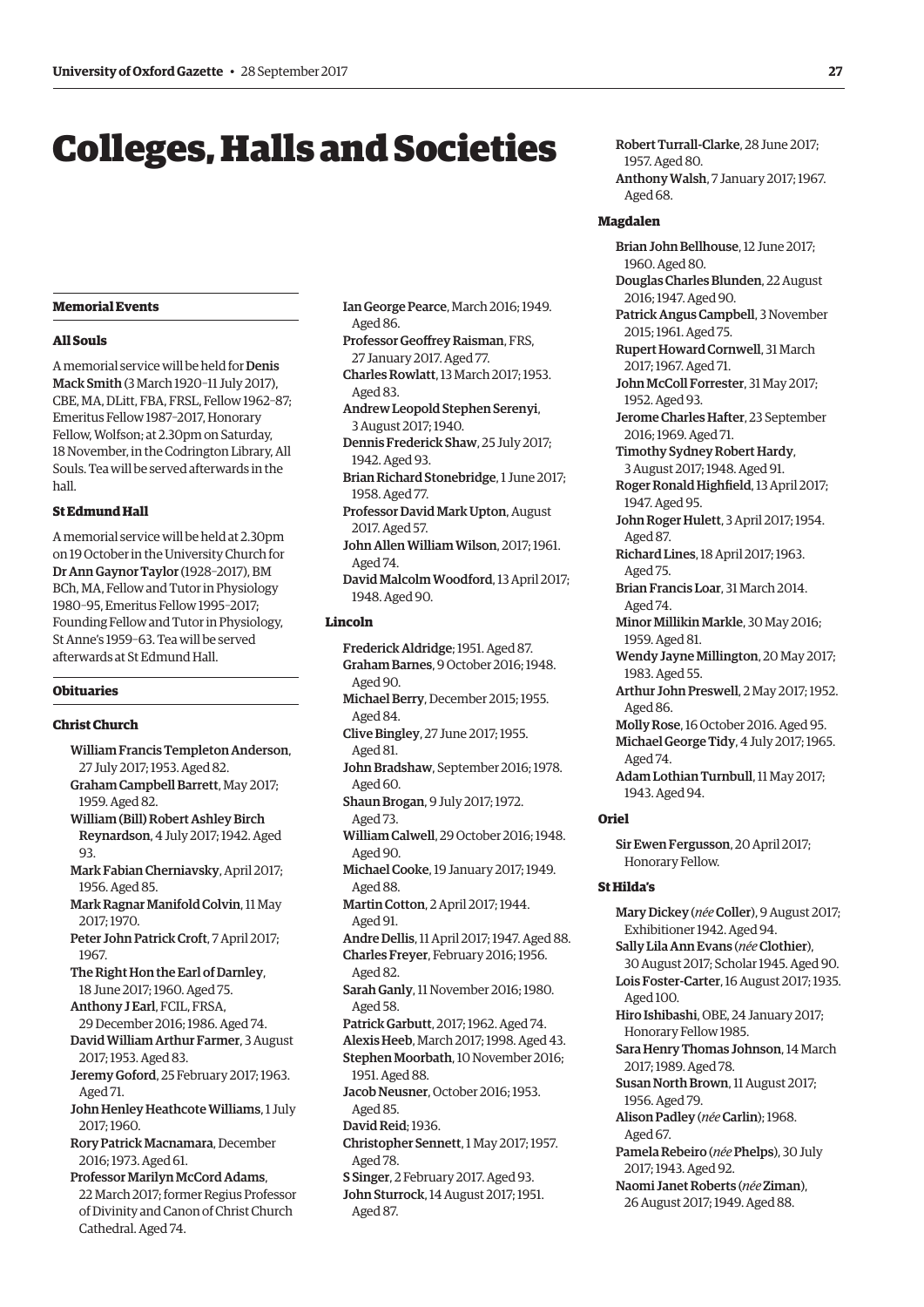# <span id="page-15-0"></span>**St Hugh's**

- Jane Chaundy, 9 July 2017; 1965.
- Aged 71.

Jeanette Cockshoot, 21 July 2017; 1944. Aged 91.

Sheila Evans, 21 July 2017; 1953. Aged 86. Evelyn Heaton, 6 August 2017; 1949.

Aged 86.

Susan Pedder, 13 March 2017; 1956. Aged 79.

Monica Webster, 14 July 2017; 1947. Aged 89.

# **Wolfson**

Brian Wilson Aldiss, 19 August 2017; Member of Common Room 1996–2017. Aged 92.

Glen Dudbridge, 5 February 2017; Governing Body Fellow 1966–85, Emeritus Fellow 1985–2017. Aged 78.

Geofrey Garton, 3 October 2016; Governing Body Fellow 1967–92, Bursar 1977–87, Emeritus Fellow 1992–2016. Aged 89.

Frederick Roger Goodenough, 19 February 2017; Supernumerary Fellow 1989–95, Honorary Fellow 1995–2017.

Roger Lawrence Hall, 30 August 2017; Governing Body Fellow 1977–2000, Senior Research Fellow 2000–1, Emeritus Fellow 2001–17. Aged 81.

George Arnold Jones, 25 April 2017; Governing Body Fellow 1975–91, Emeritus Fellow 1991–2017. Aged 92.

Denis Mack Smith, 11 July 2017; Extraordinary Fellow 1987–2000, Honorary Fellow 2000–17. Aged 97.

David Steven Tweed, 12 January 2017; 1995. Aged 42.

## **Worcester**

John Desmond Bassett, 27 June 2017; 1959. Aged 77.

Michael Thomas Chattin, 14 September 2017; 1959. Aged 77.

Hugo Herbert-Jones, 19 November 2014; 1940. Aged 92.

David Hugh Isaac, 21 January 2017; 1960. Aged 74.

George Gurney Masterman, 2 October 2016; 1948. Aged 87.

John Jeremy Noble, 30 June 2017; 1949. Aged 87.

Christopher John Reith, 23 October 2016; 1948. Aged 88.

Michael Robert Carol Swindlehurst, 7 August 2017; 1949. Aged 87.

# Advertisements

**Advertising enquiries** 

*Email***:** [gazette.ads@admin.ox.ac.uk](mailto:gazette.ads@admin.ox.ac.uk)  *Telephone*: 01865 (2)80548 *Web*[: www.ox.ac.uk/gazette/](www.ox.ac.uk/gazette/classifiedadvertising)  classifedadvertising

# **Deadline**

Advertisements are to be received by **noon on Wednesday** of the week before publication (ie eight days before publication). Advertisements must be submitted online.

#### **Charges**

Commercial advertisers: £30 per insertion of up to 70 words, or £60 per insertion of 71–150 words.

Private advertisers: £20 per insertion of up to 70 words, or £40 per insertion of 71–150 words.

Advertisements which are placed only in the online edition of the *Gazette* are reduced to £20 per insertion for commercial advertisers and £10 per insertion for private advertisers for 70-word advertisements (or £40 and £30 respectively for 150-word advertisements).

See our website for examples of whether an advertisement is considered commercial [or private: www.ox.ac.uk/gazette/](www.ox.ac.uk/gazette/classifiedadvertising)  classifedadvertising.

#### **Online submission and payment**

Advertisements must be submitted and paid for online, using a credit card or debit card, through a secure website. For details, see [www.ox.ac.uk/gazette/classifedadvertising.](http://www.ox.ac.uk/gazette/classifiedadvertising) 

# **Extracts from the terms and conditions of acceptance of advertisements**

*General* 

1. Advertisements are accepted for publication at the discretion of the editor of the *Gazette*.

*Note***.** When an advertisement is received online, an acknowledgement will be emailed automatically to the email address provided by the advertiser. The sending of this acknowledgement does not constitute an an acceptance of the advertisement or an undertaking to publish the advertisement in the *Gazette*.

2. The right of the *Gazette* to edit an advertisement, in particular to abridge when necessary, is reserved.

3. Advertisements must be accompanied by the correct payment, and must be received by the deadline stated above. *No refund can be made for cancellation after the acceptance of advertisements*.

4. Once an advertisement has been submitted for publication, no change to the text can be accepted.

5. Voucher copies or cuttings cannot be supplied.

#### *Charges*

6. Two separate charging arrangements will apply, for commercial and private advertisers. The rates applicable at any time will be published regularly in the *Gazette*, and may be obtained upon enquiry. The rates, and guidance on applicability of each rate, are also available online.

The editor's decision regarding applicability of these rates to an individual advertiser will be fnal.

#### *Disclaimer*

**7. The University of Oxford and Oxford University Press accept no responsibility for the content of any advertisement published in the** *Gazette***. Readers should note that the inclusion of any advertisement in no way implies approval or recommendation of either the terms of any offer contained in it or of the advertiser by the University of Oxford or Oxford University Press.** 

#### *Advertisers' Warranty and Indemnity*

**13. The advertiser warrants:** 

**(i) Not to discriminate against any respondents to an advertisement published in the** *Gazette* **on the basis of their gender, sexual orientation, marital or civil partner status, gender reassignment, race, religion or belief, colour, nationality, ethnic or national origin, disability or age, or pregnancy.** 

**(ii) That the advertisement does not contravene any current legislation, rules, regulations or applicable codes of practice.** 

**(iii) That it is not in any way illegal or defamatory or a breach of copyright or an infringement of any other person's intellectual property or other rights.**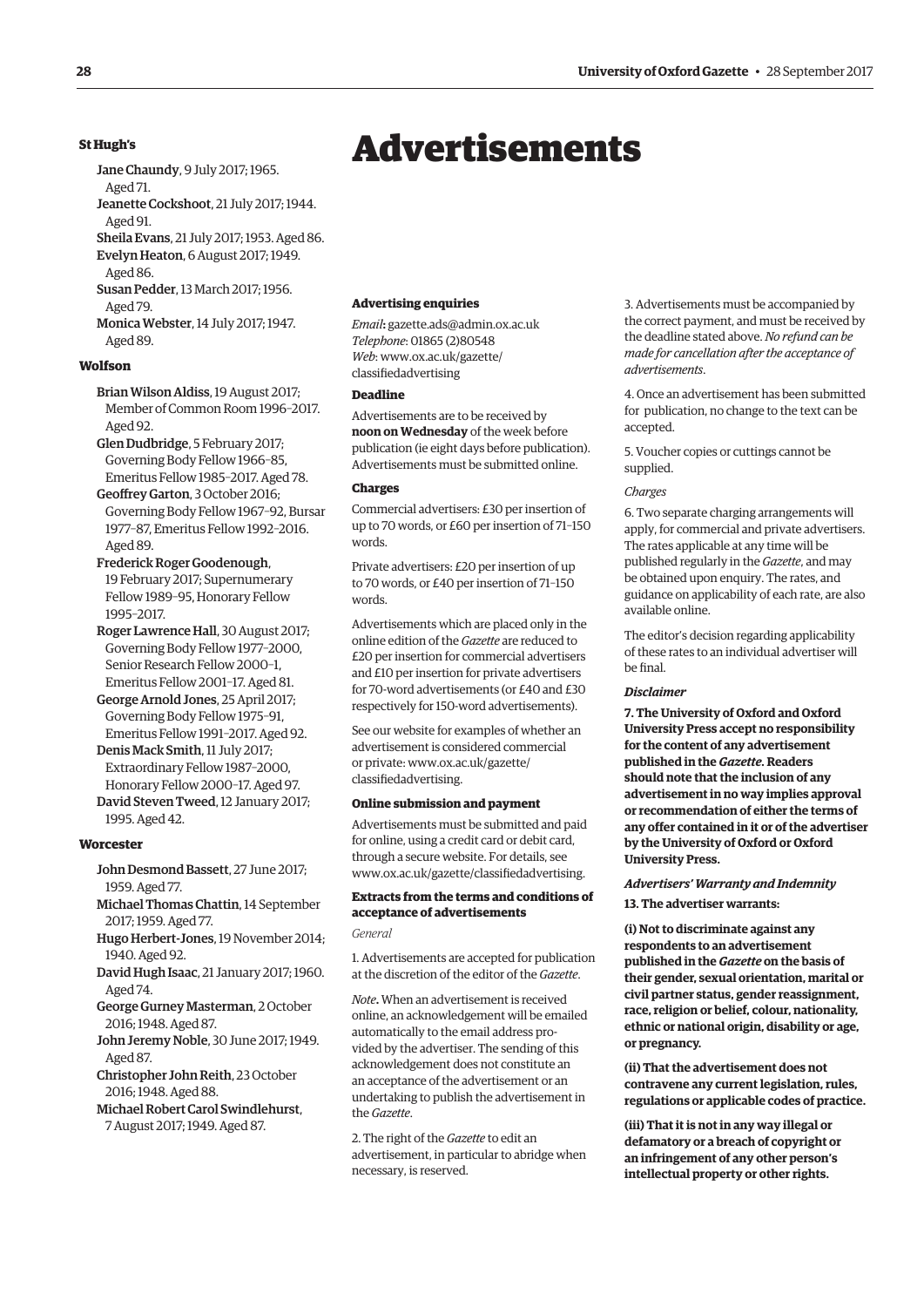*You are advised to view our full Terms and Conditions of acceptance of advertisements. Submission of an advertisement implies acceptance of our terms and conditions, which may be found at www.ox.ac.uk/gazette/ [classifedadvertising, and may also be obtained](www.ox.ac.uk/gazette/classifiedadvertising)  on application to Gazette Advertisements, Public Affairs Directorate, University Offces, Wellington Square, Oxford OX1 2JD.* 

#### **Publication in online** *Gazette*

16. Unless the advertiser stipulates otherwise, all advertisements will be published in the online *Gazette* in addition to the printed *Gazette*. At the time of submission of an advertisement, the advertiser may stipulate that he or she does not wish the advertisement to be included in the online *Gazette*. This stipulation: (i) must be made at the time of submission of the advertisement; (ii) cannot later be altered; (iii) will apply to all instances of publication of an advertisement arranged at the time of submission of that advertisement. Please note that advertisements form part of the online *Gazette* as published and cannot be removed or amended after publication.

#### **Miscellaneous**

#### **Shezan Restaurant**

**Mughal Indian cuisine** at Shezan: 1st floor, 135 High St, Oxford. From our kitchen to your table, we bring you fresh herbs, spices, roots, fragrances and the Mughal tradition of passion for good food. Serving as dining rooms since 1915. Open daily noon–3pm and 5.30–11pm. Tel: 01865 251600. Website: [www.](http://www.shezanoxford.co.uk)  [shezanoxford.co.uk.](http://www.shezanoxford.co.uk) 

#### **Oxford Centre for Spiritual Growth events**

**'The Dream of Gerontius**: through the gate of death', Christ Church Cathedral, with Stephen Darlington, Christ Church Director of Music, Angela Tilby, Canon Emeritus of Christ Church, and Keri Thomas, expert on end of life care: explore the journey from life through death and to the beyond, through the lens of Newman's poem and Elgar's music, including a recognition of anxieties around dying and the benefits of good quality 'end of life' care; 12 Oct, refreshments from 7.45pm. Study Day on the War Poets, Corpus Christi Auditorium: led by Tim Kendall, Professor of English, Exeter University, courtesy of Professor Valentine Cunningham; Armistice Day, 11 Nov, 10am–4pm. Further informati[on: www.ocsg.](www.oscsg.uk.net)  uk.net or email: [info@ocsg.uk.net.](mailto:info@ocsg.uk.net) 

#### **OUP Usability Study**

**We are inviting academics and researchers**  to take part in a usability study at Oxford University Press to gather feedback on our new publishing platform. Participants will take part in 3 short interviews of about 20 mins each via a computer with a webcam and will be rewarded with a £60 OUP book voucher after completing the 3 interviews. If you are

interested in participating, please contact Joanna at [oxfordresearch@oup.com.](mailto:oxfordresearch@oup.com) 

#### **Players sought**

**The Oxford University Press Orchestra**  is looking for players! Rehearsals are at the OUP Office on Walton St, 5.15–7.15pm on Wednesdays, and our next concert is on 22 Nov. No audition is needed to join, but the music we play requires a standard of at least Grade 7. Rehearsals are focused but fun, with regular post-rehearsal pub trips. We also have [a vacancy for a leader. Contact: ouporchestra@](mailto:ouporchestra@gmail.com)  gmail.com.

# **Groups and societies**

**The Oxford University Newcomers' Club**  at the University Club, 11 Mansfield Rd, OX1 3SZ, welcomes the wives, husbands or partners of visiting scholars, of graduate students and of newly appointed academic and administrative members of the University. We offer help, advice, information and the opportunity to meet others socially. Informal coffee mornings are held in the club every Wednesday 10.30–12 (excluding the Christmas vacation). Newcomers with children (0–4) meet every Fri in term 10.15–11.45. We have a large programme of events including tours of colleges, museums and other places of interest. Other term-time activities include a book group, informal conversation group, garden group, antiques group, opportunity to explore Oxfordshire and an opportunities in Oxford group. Visit our website: [www.](http://www.newcomers.ox.ac.uk)  [newcomers.ox.ac.uk.](http://www.newcomers.ox.ac.uk) 

# **Oxford Research Staff Society (OxRSS)**

is run by and for Oxford research staff. It provides researchers with social and professional networking opportunities, and a voice in University decisions that affect them. Membership is free and automatic for all research staff employed by the University of Oxford. For more information and to keep up to date, see: web: [www.oxrss.ox.ac.uk;](http://www.oxrss.ox.ac.uk)  Facebook: [http://fb.me/oxrss; Tw](http://fb.me/oxrss)itter: @[ResStaffOxford](https://twitter.com/resstaffoxford); mailing lis[t: researchstaff](mailto:researchstaff-subscribe@maillist.ox.ac.uk)[subscribe@maillist.ox.ac.uk.](mailto:researchstaff-subscribe@maillist.ox.ac.uk) 

# **Restoration and conservation of antique furniture**

**John Hulme** undertakes all aspects of restoration. 30 years' experience. Collection and delivery. For free advice, telephone or write to the Workshop, 11A High St, Chipping Norton, Oxon, OX7 5AD. Tel: 01608 641692.

# **Services ofered**

**Big or small, we ship it all**. Plus free pick up anywhere in Oxford. Also full printing services available (both online and serviced), 24-hour photocopying, private mailing addresses, fax bureau, mailing services and much more. Contact or visit Mail Boxes Etc, 266 Banbury

Rd, Oxford. Tel: 01865 514655. Fax: 01865 514656. Email: [staff@mbesummertown.co.uk.](mailto:staff@mbesummertown.co.uk)  Also at 94 London Rd, Oxford. Tel: 01865 [741729. Fax: 01865 742431. Email: staff@](mailto:staff@mbeheadington.co.uk)  mbeheadington.co.uk.

**Carpenter/joiner**. For bookcases, wardrobes, etc, made on site to your specifications. Portfolio available. Call Rob Guthrie on 01608 677423 (evening) or 07961 444957 (daytime). Email: [rob.s.guthrie@gmail.com. W](mailto:rob.s.guthrie@gmail.com)eb: [www.](http://www.robguthrie.co.uk)  [robguthrie.co.uk.](http://www.robguthrie.co.uk) 

**Hart Habitats** is a full-service interior design company, working on projects of all sizes. We can help solely with paint colour selections or with a complete remodel. Let us know the dreams you have for your home or business and Hart Habitats will help you realise them. Contact us for a free consultation so we can discuss how best to achieve your vision and goals: [www.harthabitats.com, 07](http://www.harthabitats.com)789 114776 or [kristina@harthabitats.com.](mailto:kristina@harthabitats.com) 

**Well Polished Oxford** provide a quality cleaning service at affordable prices. All of our cleaners are reference-checked and fully insured. We pride ourselves on our commitment to provide a professional and speedy service whilst maintaining high standards. We offer the following services: regular weekly domestic cleaning, blitz cleans, ironing service, end of tenancy cleans, office [cleaning. Email: csanderson@well-polished.](mailto:csanderson@well-polished.com)  com. Tel: 07775 645004.

**Are you letting property in the UK?** There have been numerous changes in recent years to the UK tax rules on let property. Are you sure you are claiming expenses and mortgage interest correctly and in full? Would it be cost effective to hold rental property via a limited company going forward? Shaw Gibbs property team is here to assist you. Contact David Rickwood on [info@shawgibbs.com or](mailto:info@shawgibbs.com) call +44(0)1865 292200.

**Decluttering and organising**. I provide a professional decluttering service for homes and offices. The process is confidential, respectful and environmentally responsible. I work with clients to help them make decisions about what to let go. The benefits of creating space are many, freeing up your time to pursue what you enjoy doing. For a free telephone consultation to discuss your decluttering [requirements, contact Kate Aydin: kateaydin@](mailto:kateaydin@gmail.com)  gmail.com; 07917 766009.

#### **Situations Vacant**

**Oxford Union: Librarian-in-Charge**. Closing date: 9 Oct. Oxford Union seeks enthusiastic, experienced qualified librarian preferably with minimum 5 years' experience in academic libraries to head the Library team, developing and delivering library/information services to Union members. Further details are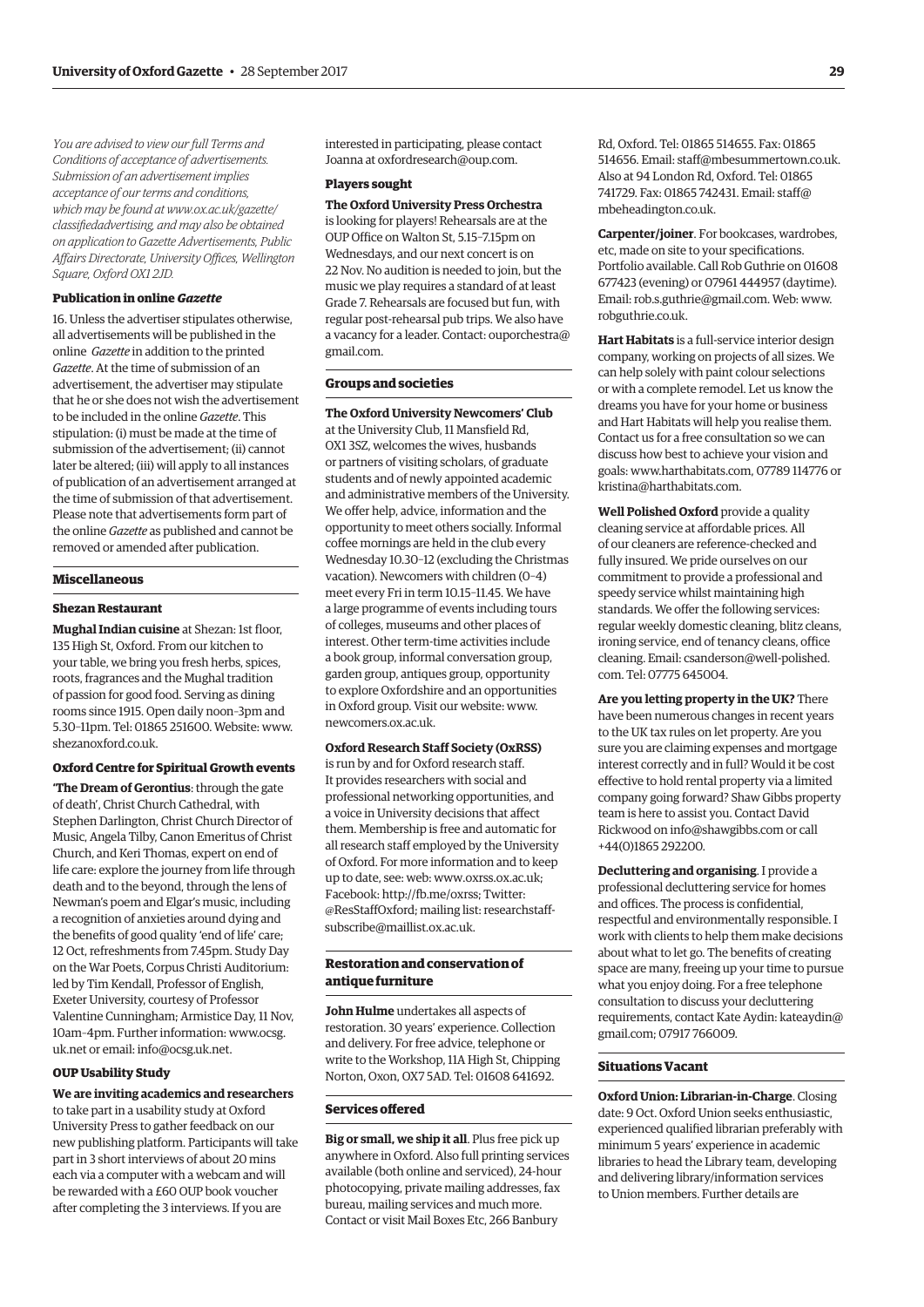available at [www.oxford-union.org/vacancies.](http://www.oxford-union.org/vacancies)  Applications of CV with covering letter and names of two referees to the Bursar at jobs@ [oxford-union.org or the Bursar, Oxford Union](mailto:jobs@oxford-union.org)  Society, Frewin Court, Oxford OX1 3JB.

#### **Houses to let**

**Central Jericho terraced house** to let for 9–24 months. Upstairs: 2 bedrooms and bathroom. Downstairs: office and modern open-plan lounge/kitchen/diner plus shower/ wc. Gas c/h. Small garden with substantial storage shed. £1,200 pcm plus bills/council tax. Please phone 07551 844496.

**Charming 2-bedroom** detached gatehouse on the Tubney Estate, recently refurbished with a fully fitted kitchen including white goods, part-furnished and with superfast fibre optic broadband. Ample off-road parking for 2 cars; gardens. Quiet rural location with easy public transport to Oxford. £950 pcm. Available in Nov. Please contact dawn. [burnham@zoo.ox.ac.uk with enquiries.](mailto:dawn.burnham@zoo.ox.ac.uk) 

**Charming Jericho house**: £1,900 pm. 2-bedroom, 2-bathroom stunning refurbished period house for rent: long term, furnished. Walk to city centre, Port Meadow, restaurants, shops and cinema. Ground floor: walk-through dining room/study, kitchen and sitting room opening to light patio garden. First floor: bathroom, double bedroom, spacious light hallway/study area. Top floor: beautiful double bedroom with ensuite. Short-term rentals considered. Contact Bruce: 07979 922590.

#### **Flats to let**

**Bijou unfurnished mews in St Clement's**  to let from 1 Oct. Bright and sunny new-build; architect designed. All white goods and plenty of built-in storage. Mezzanine double bedroom with living area, kitchenette and shower room. Quiet location near to South Park, the buses to London and the airports. Minimum rental 1 year. Sadly not suitable for pets or children. Email: [davicolb@gmail.co.uk.](mailto:davicolb@gmail.co.uk) 

**Spacious and light**, furnished ground-floor flat with parking and use of garden. Double bedroom, large reception room, kitchen and bathroom. £850 pm for a 6-month/1-year contract. Returnable deposit required. Cost of electricity and gas not included. Available end Sept/beginning Oct. No students, children or animals. Contact Rivington on 01865 556662.

**Fully furnished 2-bedroom flat** to let in central north Oxford, in easy reach of the University, with garage and off-street parking. Available early Nov. Ideal for postgraduate students/professional sharers (non-smokers only, and no pets). Rent: £1,100 pcm excluding bills. If you are interested, please phone Janet on 01865 883631 (evenings) or text 07905 169179 leaving a contact number.

# **Accommodation ofered**

#### **Graduate Accommodation Office**

The Graduate Accommodation Office provides afordable accommodation to full-time graduate students of the [University. Please see www.admin.ox.ac.](www.admin.ox.ac.uk/graduateaccommodation)  uk/graduateaccommodation. Academic visitors, staff and part-time students may wish to register for Student Pad, a website where private landlords advertise for tenants associated with the University: [www.oxfordstudentpad.co.uk.](http://www.oxfordstudentpad.co.uk) 

**scottfraser** – market leaders for quality Oxfordshire property. Selling, letting, buying, renting, investing – we are here to help. Visit [www.scottfraser.co.uk fo](http://www.scottfraser.co.uk)r more information or call: Headington sales: 01865 759500; Summertown sales: 01865 553900; East Oxford sales: 01865 244666; Witney sales: 01993 705507; Headington lettings: 01865 761111; Summertown lettings: 01865 554577; East Oxford and student lettings: 01865 244666; Witney lettings: 01993 777909.

**Free accommodation** in a modern selfcontained furnished apartment in central Woodstock for a mature, friendly, reliable, willing and honest person in exchange for some help, including driving (owner's car available for personal use). No smokers. A clean driving licence and DBS checks are essential. Tel: 01993 812796.

**Central north Oxford**: part-time accommodation offered. Beautiful, quiet, sunny double room for single occupancy for 2–3 nights weekly, in calm and kind family home. Suit mature graduate or professional seeking regular part-time week-time accommodation, with easy access to colleges and city centre. Breakfast provided if required. Ring 01865 510650.

**Accommodation for academic or postgraduate student** in pretty village house, 12 miles north of Oxford city. Offered by female academic working and living in London during week and in Oxfordshire most weekends. Private bedroom, sitting room and bathroom and shared kitchen when owner there. Must like resident cat! Non-smoker please. Nearest station Heyford; bus service and park and ride if car. £500 pm. Call 07880 730369.

#### **Self-catering apartments**

**Visiting Oxford?** Studio, 1-, 2- and 3-bed properties conveniently located for various colleges and University departments. Available from 1 week to several months. Apartments are serviced, with linen provided and all bills included. Details, location maps and

photos can be found on our website at [www.](http://www.shortletspace.co.uk)  [shortletspace.co.uk. Co](http://www.shortletspace.co.uk)ntact us by email on [stay@shortletspace.co.uk or](mailto:stay@shortletspace.co.uk) call us on 01993 811711.

**Looking for 5-star serviced accommodation**  right in the heart of the city? Swailes Suites offer city-centre, award-winning maisonettes and apartments providing that 'home from home' feel that will help you get the most out of your stay. The Swailes Suites 'easy in, easy out' flexible booking arrangements, from 3 days to 6 months, together with good transport links makes arrival and departure hassle-free. Check out our website at [www.](http://www.swailessuites.co.uk)  [swailessuites.co.uk, co](http://www.swailessuites.co.uk)ntact Debbie on 01865 318547 or email [debbie@nops.co.uk. Of](mailto:debbie@nops.co.uk)fice established more than 25 years in 47 Walton Street, Jericho, OX2 6AD.

#### **Holiday lets**

**Midhurst**. Romantic, primitive, 2-bedroom gamekeeper's cottage up a muddy farm track in national park at the foot of the South Downs. Open fire, polished floor, simple kitchen; dishwasher, washing machine; broadband, no TV, large study. On own 190-acre organic farm – woods, valleys, river, bluebells, deer. Available weekends; discounts for junior academics. Pictures at [www.](http://www.wakehamfarm.com)  [wakehamfarm.com or](http://www.wakehamfarm.com) e[mail haroldcarter@](mailto:haroldcarter@mac.com)  mac.com.

**Cornwall**, cottage and restored chapel in quiet hamlet on South-west Coastal Footpath within 100m of the sea and minutes from Caerhays and Heligan. Each property sleeps 6. Comfortably furnished, c/h, wood burner and broadband. Ideal for reading, writing, painting, walking, bathing, bird watching. Beautiful beach perfect for bucket and spade family holidays. Short winter breaks available from £250. Tel: 01865 558503 or 07917 864113. Email: [gabriel.amherst@btconnect.com. Se](mailto:gabriel.amherst@btconnect.com)e: [www.cornwallcornwall.com.](http://www.cornwallcornwall.com) 

#### **Choose from over 11,000 holiday villas**

and apartments in Spain with Clickstay. We make it easy for you to make the perfect choice with our verified renter reviews and a dedicated customer services team. You can choose from modern apartments in Mallorca to whitewashed traditional fincas in Tenerife from just £73 pw! Many of our rental properties have private pools, sea views and large gardens with BBQ facilities. See: [www.](http://www.clickstay.com/spain)  [clickstay.com/spain.](http://www.clickstay.com/spain)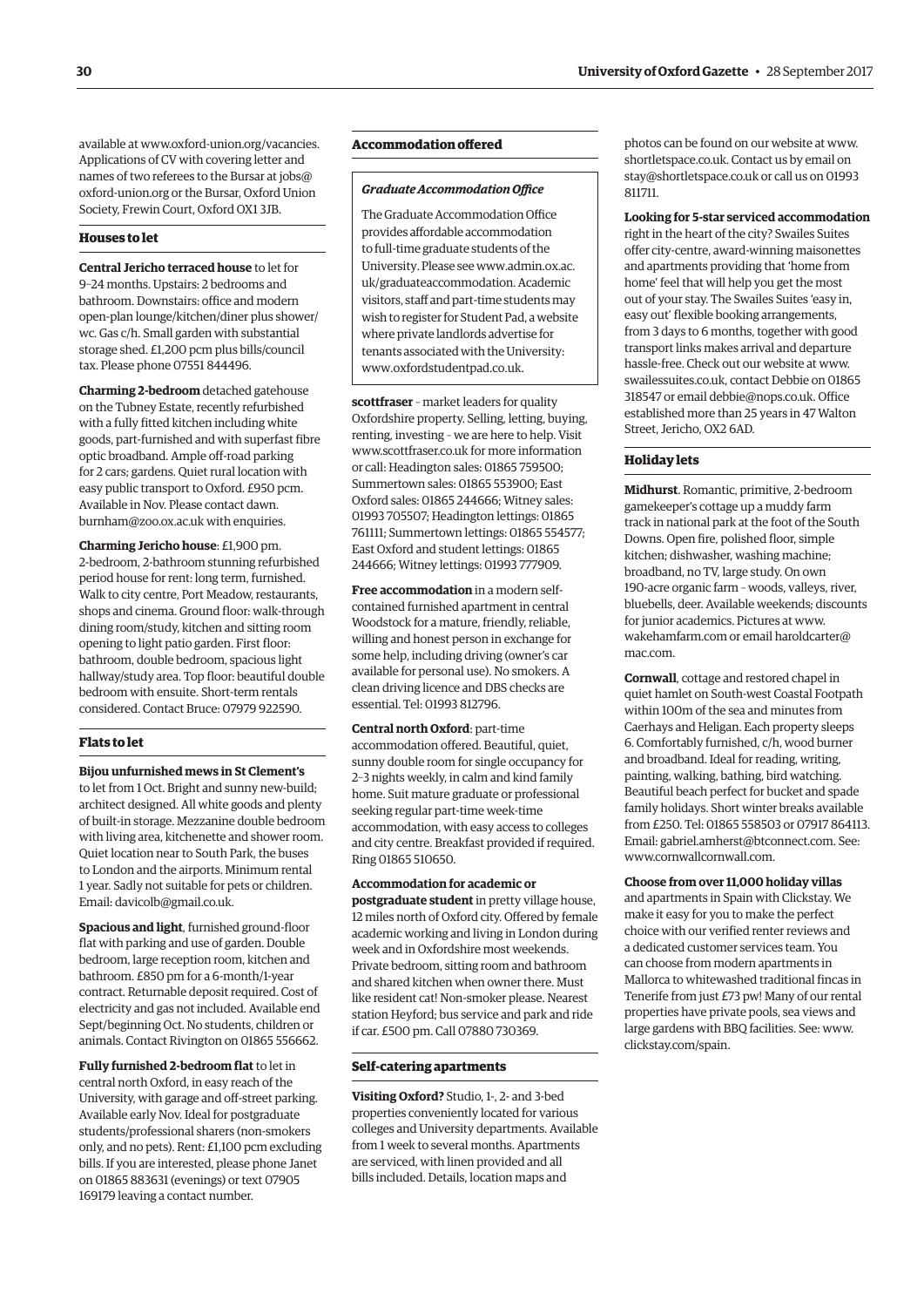# <span id="page-18-0"></span>**Property for sale**

**Detached 4-bedroom** fully modernised stone house, Bletchingdon. Dating back to 1750 and backing onto open farmland, this grade II-listed home has been extended to create an impressive house with many original historic features. 4 double bedrooms; 3 bathrooms (1 en suite); 3 reception rooms; open inglenook fireplace and wood-burning stove; farmhouse kitchen/breakfast room leading to conservatory; private walled garden predominantly laid to lawn with raised stone beds and fruit trees; ample off-street parking and a single garage. Gch, double glazing and high-speed fibre broadband. Bletchingdon has a thriving primary school and shop opening in 2018. Ideally located for University and hospitals together with north Oxford schools. Easy cycle ride or regular bus service into central Oxford, with excellent rail links into London from Oxford Parkway (3.6 miles) in under 1 hour. Guide price £700,000. Contact: [summertown@breckon.co.uk.](mailto:summertown@breckon.co.uk) 

# **Notifications** of Prizes, Grants and Funding

Please refer to the website, or contact the email address shown, for further details of the awards below.

Students of the University should refer to the Student Funding website for advice [on fees and funding at www.ox.ac.uk/](www.ox.ac.uk/feesandfunding)  feesandfunding.

# **Centre for Neural Circuits and Behaviour: Gotch Memorial Prize**

Centre for Neural Circuits and Behaviour; Gotch Memorial Prize 2017; for best DPhil Transfer Status report of a graduate student in the feld of physiology at Oxford; £1,000; 31 January; CV and transfer report to Professor Gero Miesenboeck, Centre for Neural Circuits and Behaviour, Mansfeld Road, Oxford OX1 3TA

# **Centre for Neural Circuits and Behaviour: Gotch Memorial Studentship**

Centre for Neural Circuits and Behaviour; Gotch Memorial Studentship 2017/2018; for an entering graduate student in Physiology, Anatomy and Genetics; 1 year's University and college fees at home/EU rate (extension possible); 5 October; copies of graduate application, offer of place on DPhil course in Physiology, Anatomy and Genetics (beginning in October 2017), Financial Declaration form and passport to Professor Gero Miesenboeck, Centre for Neural Circuits and Behaviour, Mansfeld Road, Oxford OX1 3TA

# **Notifications** of Vacancies

Please refer to the website, or contact the email address shown, for further details of the vacancy. For a full list of vacancies in the [University and colleges, see www.ox.ac.uk/](www.ox.ac.uk/about_the_university/jobs)  about the university/jobs.

The University is committed to equality and valuing diversity.

#### **University of Oxford**

Faculty of Classics; Wykeham Professorship of Ancient History; 9 October; www.recruit. [ox.ac.uk/pls/hrisliverecruit/erq\\_jobspec\\_](www.recruit.ox.ac.uk/pls/hrisliverrecruit/erq_jobspec_details_form.jobspec?p_id=129737)  details\_form.jobspec?p\_id=129737

# **Colleges, Halls and Societies**

Exeter; fxed-term stipendiary Lecturer in French; £8,684–£9,767; noon, 20 October; [www.exeter.ox.ac.uk/vacancies/stipendiary](www.exeter.ox.ac.uk/vacancies/stipendiary-lecturer-modern-languages-french)lecturer-modern-languages-french

Mansfeld; fxed-term stipendiary Lecturer [in Politics; noon, 2 October; www.mansfeld.](www.mansfield.ox.ac.uk/vacancies)  ox.ac.uk/vacancies

Merton; 8-hour stipendiary Lecturer in French (Hilary and Trinity terms 2018); £13,023 for duration of appointment; noon, 12 October; [www.merton.ox.ac.uk/vacancies](http://www.merton.ox.ac.uk/vacancies) 

Merton; 7-hour stipendiary Lecturer in Spanish (Hilary and Trinity terms 2018); £11,395 for duration of appointment; noon, 12 October; [www.merton.ox.ac.uk/vacancies](http://www.merton.ox.ac.uk/vacancies) 

[Pembroke; Bursar; 2 October; www.pmb.](www.pmb.ox.ac.uk/vacancies)  ox.ac.uk/vacancies

Pembroke; Quill Project: Software Engineer or Quill Junior Research Fellow in Computer Science; £28,098–£38,833; 6 November; [www.pmb.ox.ac.uk](http://www.pmb.ox.ac.uk) 

St Catherine's: Executive Officer to the [Master; noon, 19 October; www.stcatz.ox.ac.](www.stcatz.ox.ac.uk/executiveofficer)  uk/executiveofficer

St Catherine's; Academic Officer [\(Admissions\); 5pm, 23 October; www.stcatz.](www.stcatz.ox.ac.uk/academicofficer)  ox.ac.uk/academicofficer

St Cross; Weekend Porter; £18,777–£21,585; [5pm, 4 October; www.stx.ox.ac.uk/about-st](www.stx.ox.ac.uk/about-st-cross/vacancies/weekend-lodge-porter)cross/vacancies/weekend-lodge-porter